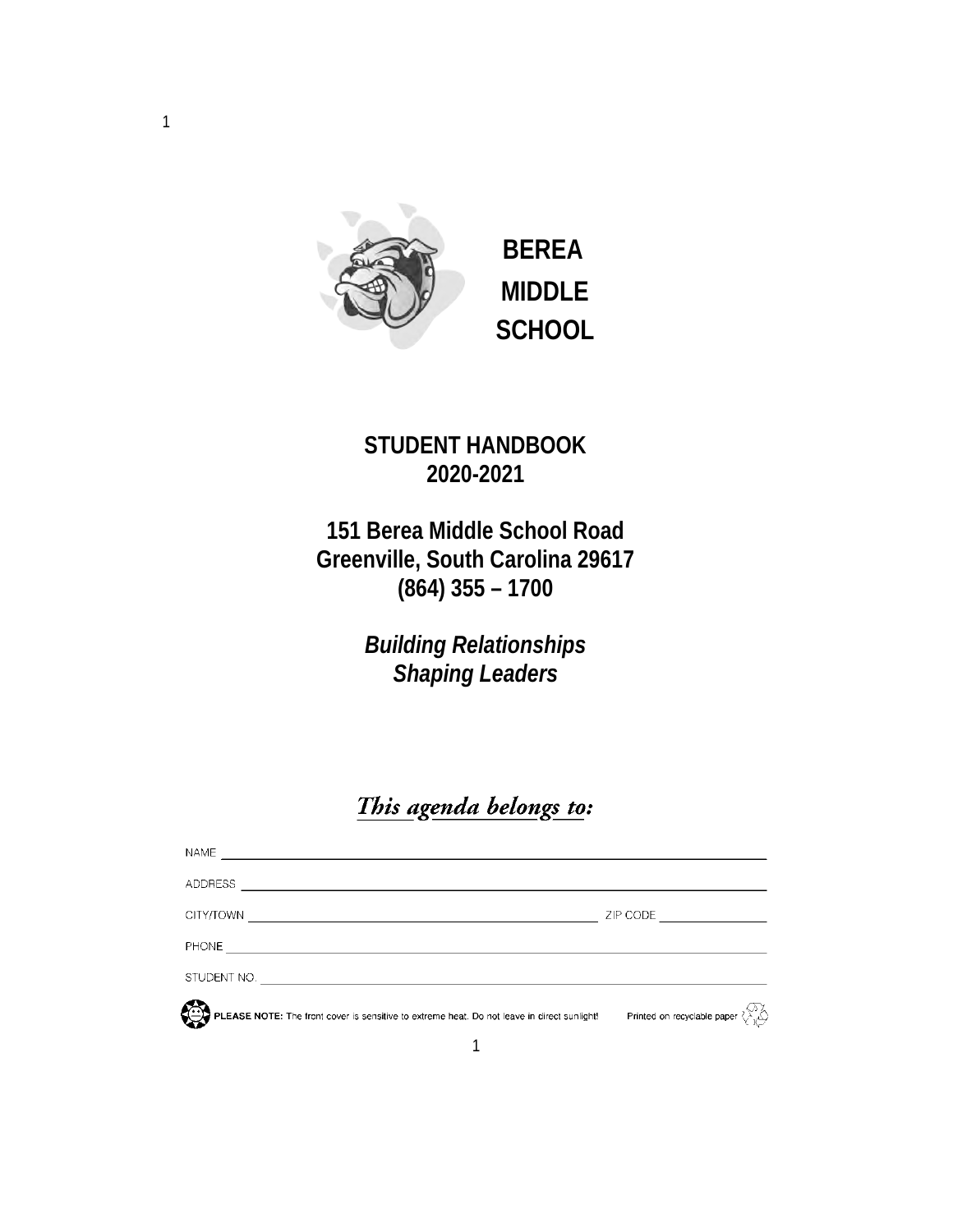## *TABLE OF CONTENTS*

| Principal's Message                      | Page 2  |
|------------------------------------------|---------|
| <b>Mission Statement</b>                 | Page 3  |
| Attendance                               | Page 3  |
| Redo/Retake Policy                       | Page 4  |
| Academics                                | Page 6  |
| <b>Student Behavior &amp; Discipline</b> | Page 6  |
| Dress Code                               | Page 12 |
| <i><b>Identification Cards</b></i>       | Page 15 |
| <b>Cell Phone Policy</b>                 | Page 13 |
| Harassment Policy                        | Page 14 |
| Transportation                           | Page 15 |
| <b>Student Services</b>                  | Page 16 |
| <b>School Events &amp; Organizations</b> | Page 19 |
| 2020-2021 Bell Schedule                  | Page 20 |

## **PRINCIPAL'S MESSAGE**

*Dear Students and Parents,*

 *It is with great enthusiasm that I welcome you to the 2020-2021 school year. My hope is that this is going to be a great year. I believe that every student in our building will have the opportunity to be successful if they try their very best. I would like to personally thank our parents for sending us your children so that we can prepare them for college, careers and beyond. Our teachers are ready to engage them with meaningful lessons and life skills so your child can be ready to take on the world in a global society. I would like for all of our students to be excited about the learning that will take place at your school. My goal is to make Berea Middle School a place that every student will proud of and be excited to attend. My door is ALWAYS open and I look forward to getting to know all of you. Let's have a GREAT start of the school year!*

*Sincerely,*

2

*Mr. Corey O. Collington Principal*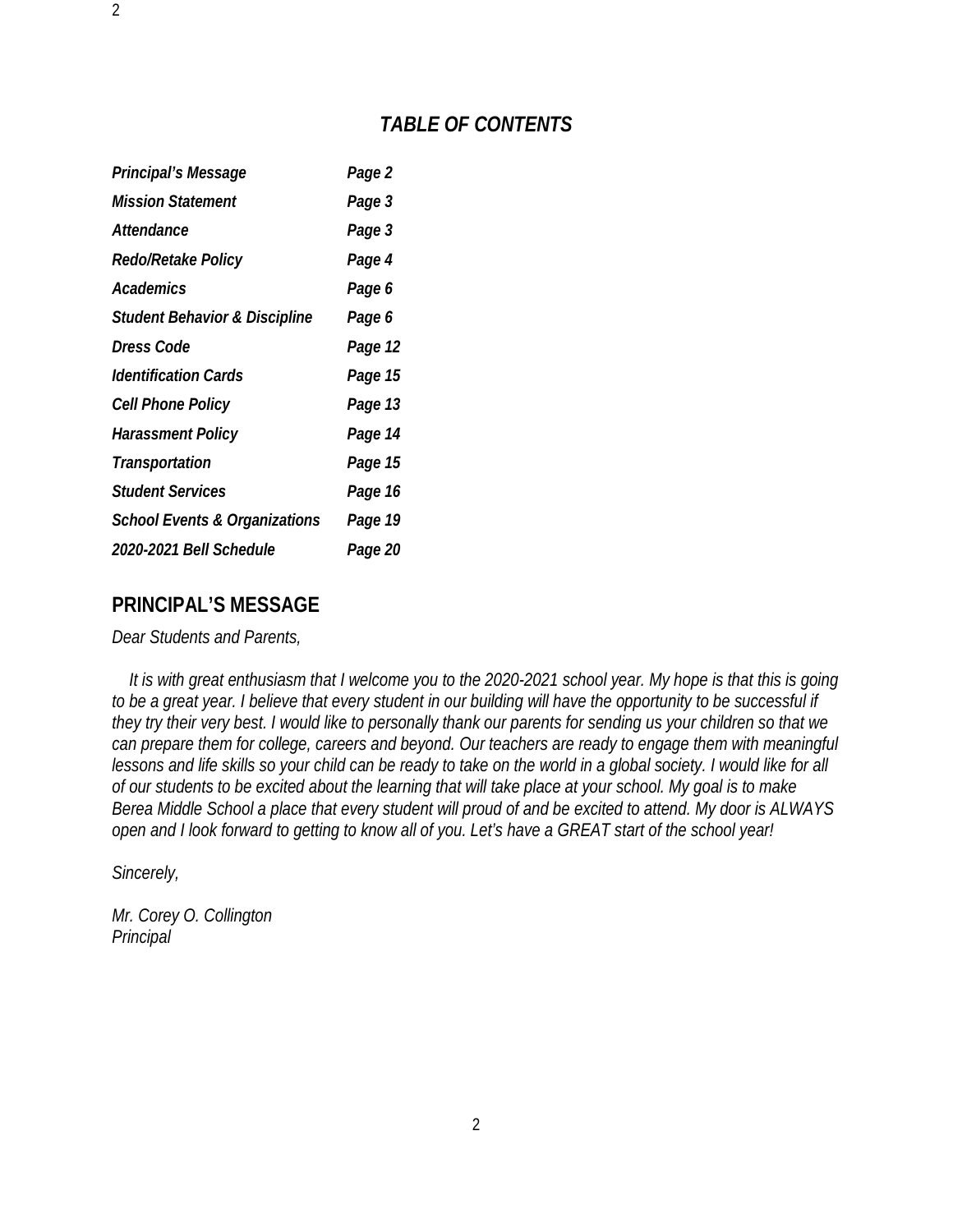2020-2021 Berea Middle School Administrative Team Principal- Mr. Corey Collington 6th Grade Assistant Principal- Mr. Steven Sokohl 7<sup>th</sup> Grade Assistant Principal- Mrs. Melissa Dacus 8<sup>th</sup> Grade Assistant Principal- Ms. Brittany McCants

School Counseling Team 6th Grade- Mr. Todd Long 7th Grade- Ms. Katherine Christie 8th Grade- Ms. Monique Manuel Career Development Facilitator/School Counselor- Mr. Tyler Branche Guidance Clerk- Pam Garcia

## **BEREA MIDDLE SCHOOL**

#### **BMS Motto: Building Relationships, Shaping Leaders 2020-2021 School Theme: Together We Stand, Together We Can**

#### **PURPOSE**

The purpose of Berea Middle School is to produce responsible citizens by meeting the needs of middle school students through quality education in a safe environment.

#### **SCHOOL POLICIES AND PROCEDURES**

All rules in this agenda are supplements to Greenville County School District policies and rules, and they must be followed. All of these polices and procedures are enforced during a traditional school schedule. Polices and procedures can be

#### **STUDENT AGENDA**

This planner is provided to help students organize their work, and help parents and teachers sustain ongoing dialogue.

#### *All students are encouraged to maintain a current agenda.*

- $\checkmark$  Students should write assignments and also track grades and test scores in the agenda.
- $\checkmark$  Parents should review the agenda nightly and check for homework and completed assignments and/or notes from teachers.
- $\checkmark$  Parents can respond to teacher notes; write a note to a teacher, or use the agenda to request a conference.
- $\checkmark$  The student's agenda has study tips and provides organizational skills for teens.
- $\checkmark$  Students are responsible for maintaining a current agenda to ensure frequent and vital two way communication between teachers and parents.

## **ATTENDANCE**

## **ARRIVAL TIME**

The school day for Berea Middle School students is 8:30 A.M. to 3:15 P.M. Students should not arrive at school before 7:30, at which time supervision will be provided. Seventh and eighth grade students are to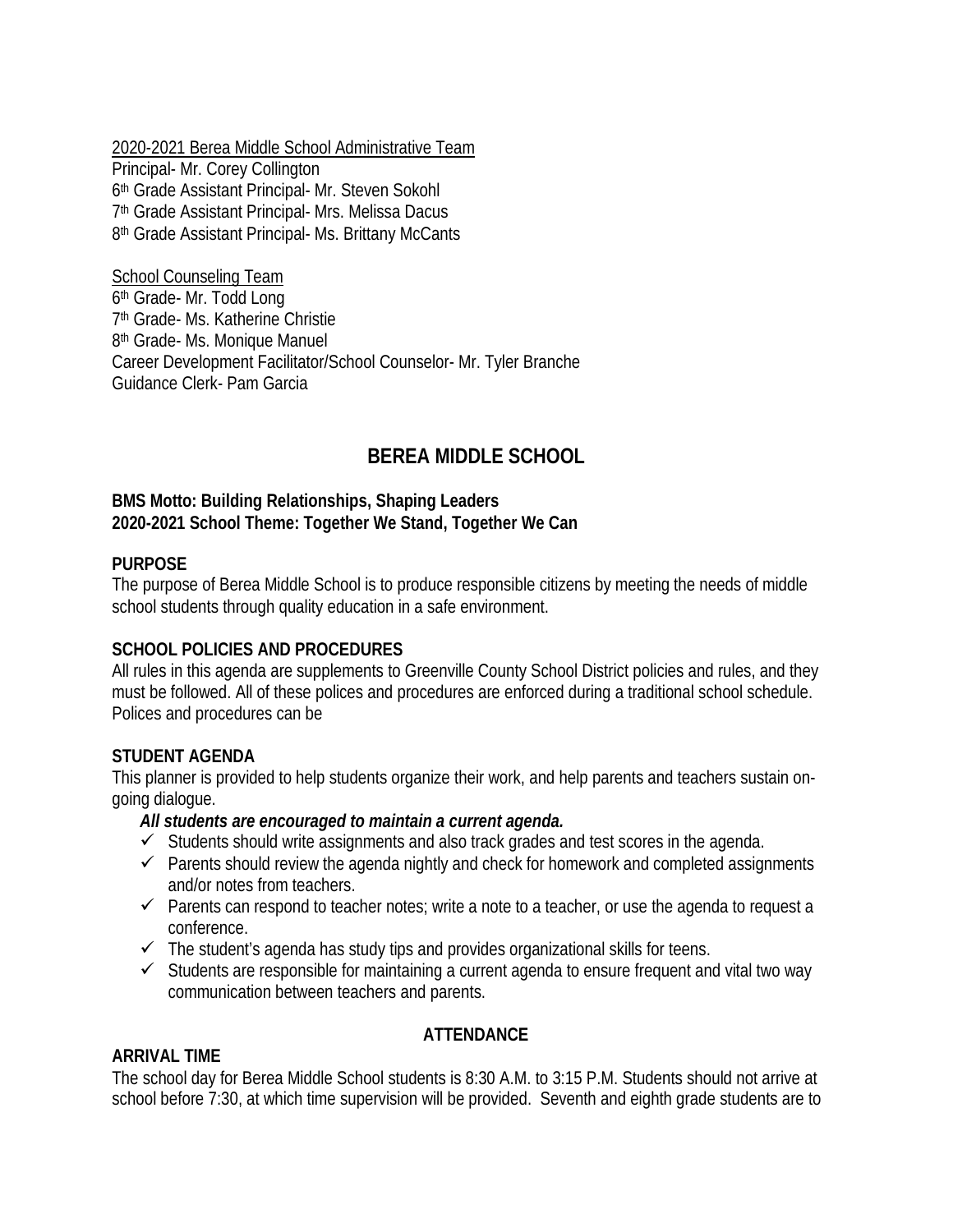report to the cafeteria, and sixth grade students will report to the classroom. Students go to homeroom at 8:15 and are expected to be in their first class before 8:30 A.M. Students arriving at 8:30 are tardy and will need to bring a parent with them.

## **LATE ARRIVAL/TARDINESS TO SCHOOL**

All students who arrive in the building at or *after 8:30 A.M. should report immediately to the attendance office f*or a tardy pass. Bus riders will have three minutes to get to their first class, after sufficient time to eat breakfast. Car riders will receive an "excused" or an "unexcused" tardy pass.

\*Unexcused tardiness will result in disciplinary actions after the 5th offense. Excessive tardiness may result in suspension.

^^Bell schedules are subject to change

## **TO CLASS**

Students are allowed three minutes for class change.

## **DISTRICT GUIDELINES**

Greenville County Schools has adopted uniform rules to assure that students attend school regularly. Students are counted present only when they are actually in school, on homebound instruction, or are attending an activity authorized by the school principal.

The school year consists of 180 school days. To receive credit, students must attend at least eighty-five of each ninety-day semester course and at least 170 days of each 180-day year course and meet all minimum

#### **DISTRICT GUIDELINES**

Greenville County Schools has adopted uniform rules to assure that students attend school regularly. Students are counted present only when they are actually in school, on homebound instruction, or are attending an activity authorized by the school principal.

The school year consists of 180 school days. To receive credit, students must attend at least eighty-five of each ninety-day semester course and at least 170 days of each 180-day year course and meet all minimum requirements for each course. Accrued student absences may not exceed ten days during the school year. Any absence in excess of ten may cause the student to lose credit for the year. Attendance is taken each class period. Late arrivals and tardiness may cause students to lose credit in missed classes.

State law requires students to attend school a minimum of 170 days. Although the first ten absences may be lawful or unlawful, all absence beginning with the eleventh absence must be lawful and will be excused only if they fall within the following guidelines:

## **LAWFUL ABSENCES**

A student

• has a personal illness that is verified by a **statement from a physician within two days of the student's returning to school.** Absences for CHRONIC or EXTENDED illness will be approved only by a physician's statement. This includes doctors' appointments.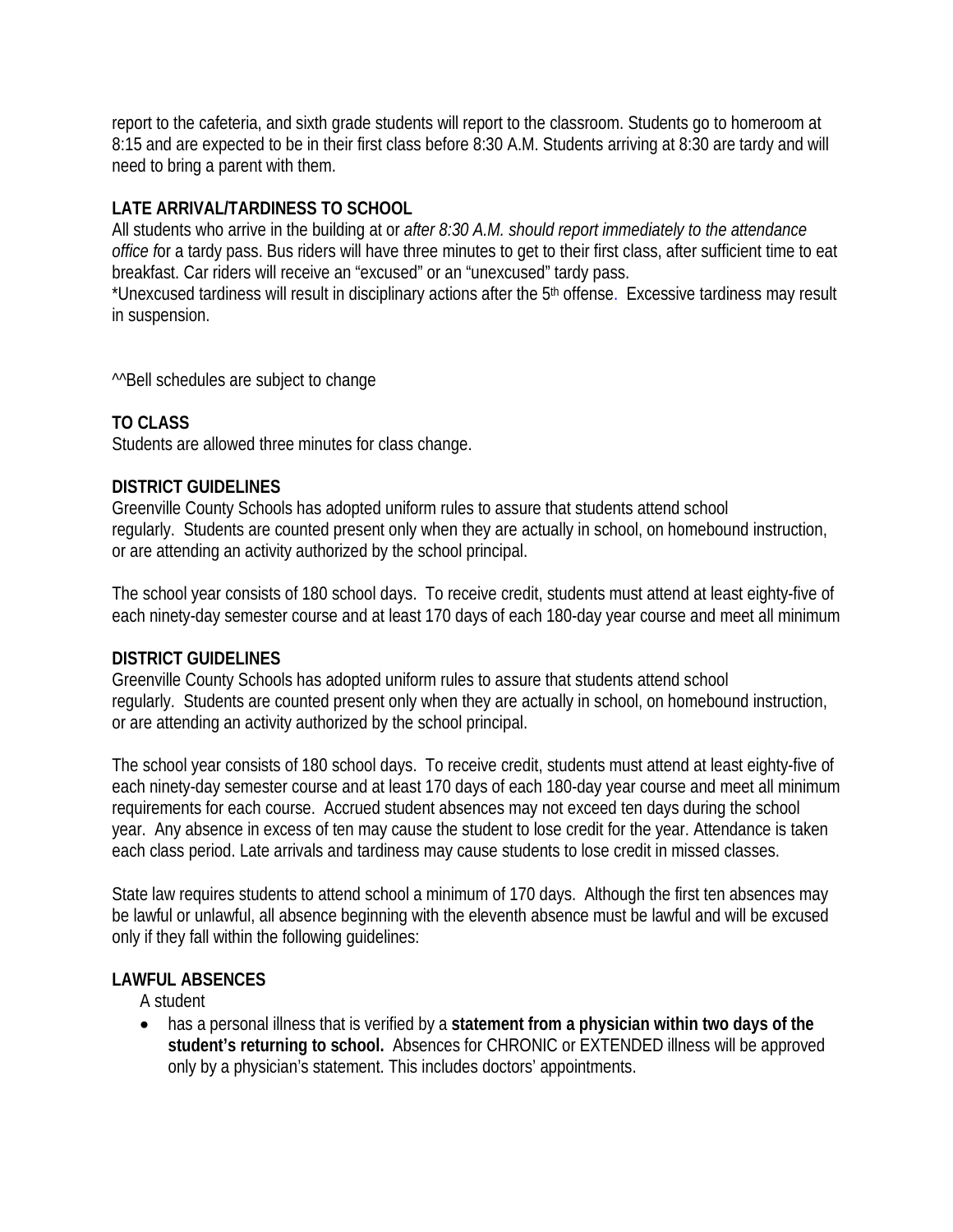- has a serious illness or death of an immediate family member that is verified by a statement from the parent within two days of the student's returning to school.
- is absent for religious holidays that are **approved in advance**. Such requests must be made in writing to the principal.
- is absent for extreme hardships that are approved by the principal.

#### **UNLAWFUL ABSENCES**

Any student's absence which does not meet the conditions for a lawful absence, with or without the knowledge of the parent, shall be counted as unlawful and will not be excused.

•

#### **EARLY DISMISSALS**

## *NO EARLY DISMISSALS AFTER 2:30 PM*

#### **TRANSFERS OR WITHDRAWALS**

If a student moves out of the Berea Middle School attendance zone, the student is to notify the attendance clerk. The student's parent or legal guardian MUST come to the school so that the proper paperwork to withdraw the student can be processed.

Records will not be released and forwarded until all money owed is paid and the proper checkout procedure has been completed.

#### **VISITORS ON CAMPUS**

No visiting student(s) will be allowed in classes. All who wish to visit the school for any reason must sign in at the office. Parents and all other visitors must report to the main office and get a visitor's pass.

The principal is authorized to take appropriate action against non-students who invade the building, grounds, or other school property. Such action will include the right to call police authorities and swear out warrants.

#### **ACADEMICS**

Academic instruction is the primary purpose of Berea Middle School. For students to live up to their academic potential, all students are expected to do the following:

- Be at school each day
- Be on time for each class
- Bring proper school supplies to each class including your Chromebook
- Work to the best of their ability
- Participate in class discussions
- Complete homework daily, and turn in on time
- Prepare adequately for tests.

#### **HOMEWORK**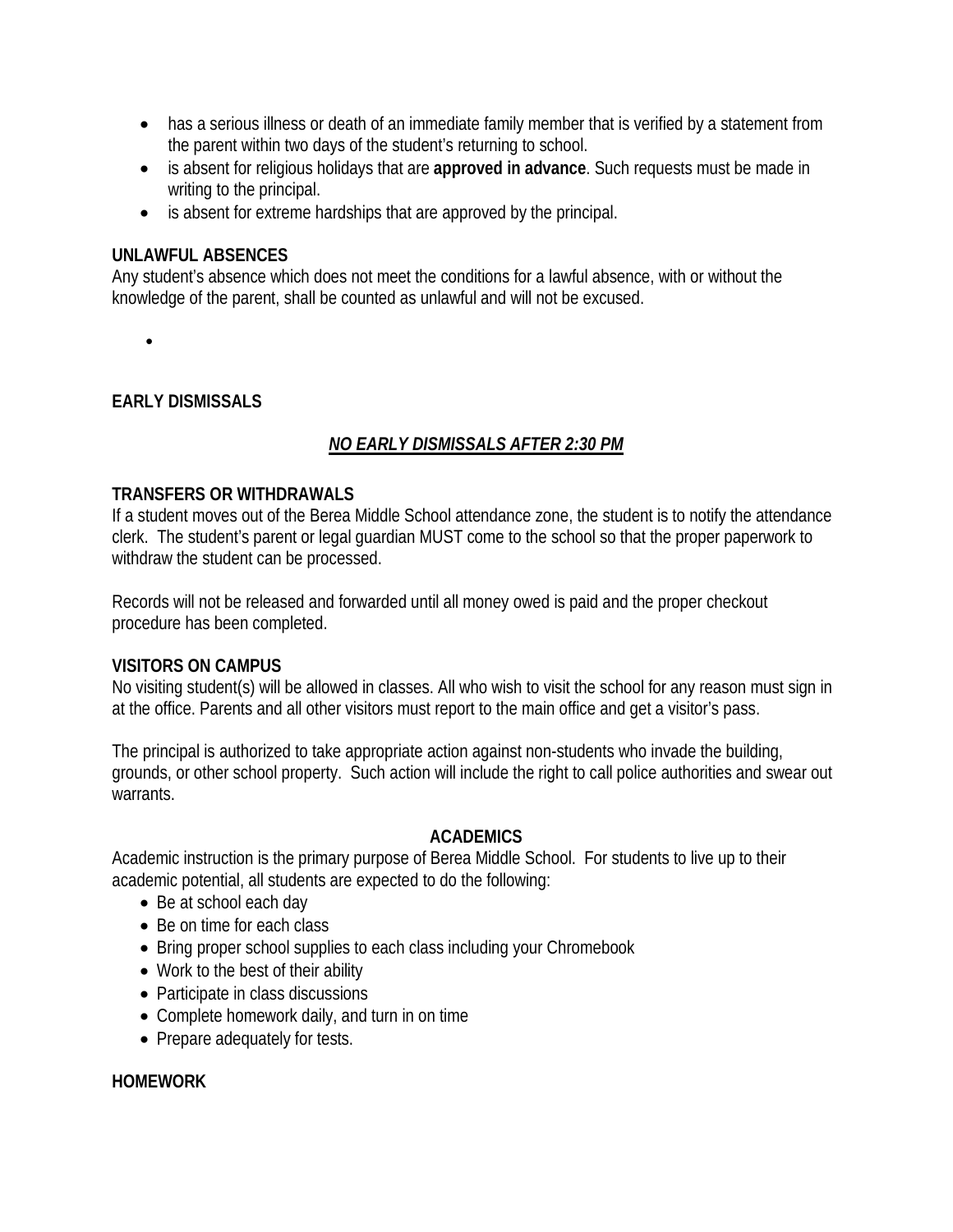Homework is assigned to students on a regular basis to supplement and strengthen the student's regular class work. Homework is a part of a student's grade, and the student is responsible for completing it. Parents of a student who is ill and will be absent from the school may request assignments by contacting the teacher. Students should write all homework assignments in their agendas. Parents are also encouraged to check your child's teachers' websites and Backpack. These websites will be updated on a weekly basis.

### **FINAL EXAMS**

End-of-year exams in all subject areas may be given to students at the teachers' discretion. When exams are scheduled, the only excuses for absences that will be accepted are personal illness documented by a doctor's note and/or death in the immediate family. **We will not accept excuses for early vacations.**

## **GRADE REPORTS**

## **PROGRESS REPORTS**

Progress reports are sent home in the middle of each report card period for all students. Parents are encouraged to check Parent Backpack for the most up to date grades. In order to have access, you need to make sure that have signed up and provided the

## **REPORT CARDS**

Report cards are sent to parents at the end of each nine-week period. Students are to carry the report card home in an envelope and return the signed envelope to the homeroom teacher. Parents are encouraged to schedule a conference with the teachers if there is a concern.

## **GRADING SYSTEM**

The Grading Scale for Grades 2-8 for the 2020 - 2021 School Year is as follows:

 $A=100-90$ B= 89-80  $C = 79-70$  $D = 69-60$  $F = 59-50$ 

#### **PROMOTION AND RETENTION**

All middle school students must pass all required academic subjects during either the regular term or summer school in order to be promoted to the next grade. The required academic subjects are language arts, math, science, and social studies.

## **TEXTBOOKS**

Each teacher has a class set of textbooks for students' use. Selected textbooks are accessible online. Students must handle and use the textbooks with care and must pay for lost or damaged textbooks. A student who is responsible for a damaged textbook may elect to pay the cost of the textbook and gain ownership of the textbook.

## **STUDENT BEHAVIOR AND DISCIPLINE**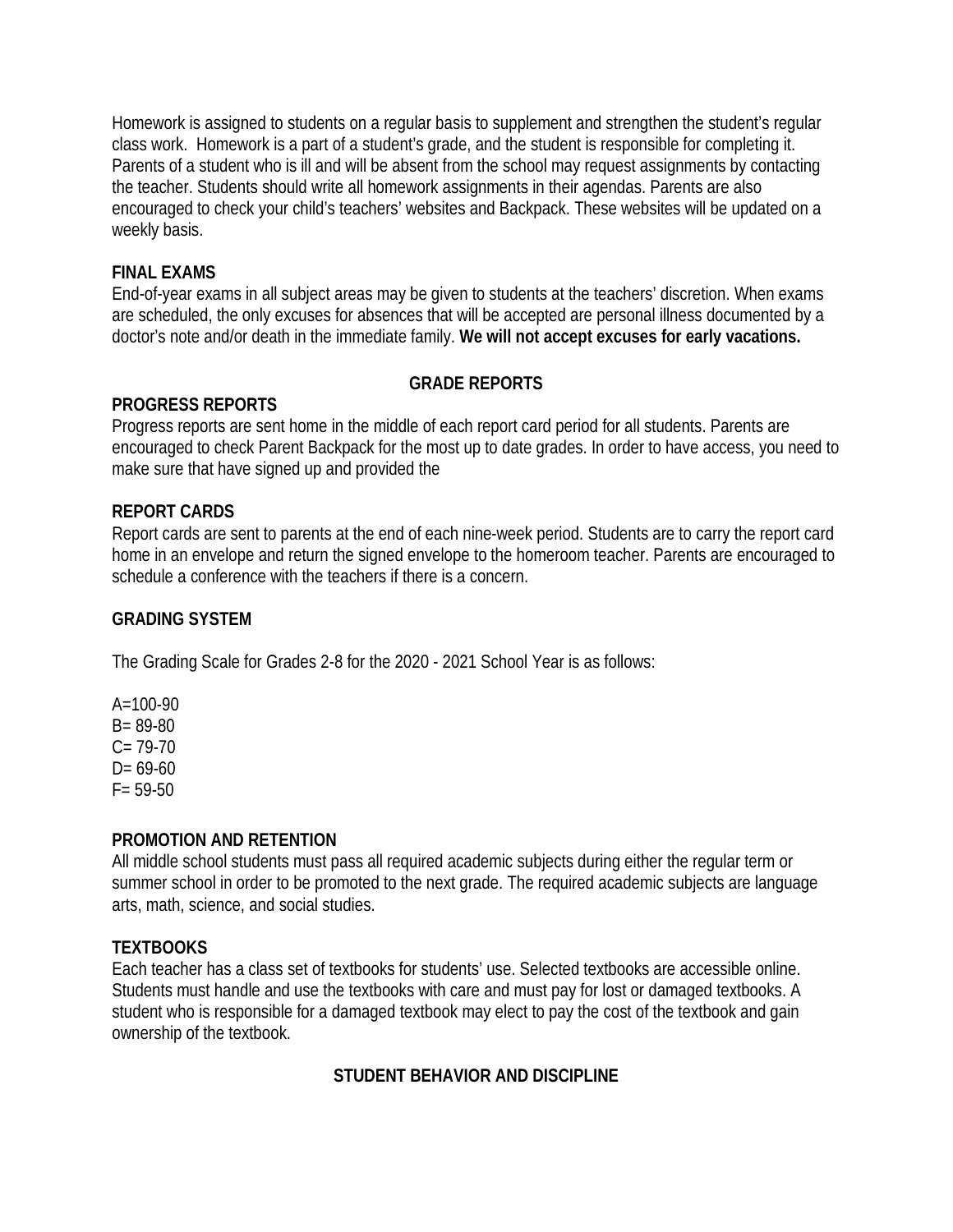Discipline policies included in this publication are based on information at the time of printing. District discipline policies are outlined in Parent Express, the Greenville County Schools' parent newsletter, which will be mailed in early August. These are also posted on the Greenville County Schools' Website: *[www.greenville.k12.sc.us](http://www.greenville.k12.sc.us/)*

## *Respectful, Appropriate, & Prepared*

**Students are expected to be Respectful, Appropriate, and Prepared in the classrooms, media center, cafeteria, and hallways, on the bus to and from school, and on all Greenville County School District property. They should dress appropriately. The following guidelines have been established and consequences will be assigned to students who do not comply.** 

Level I (Disorderly Conduct) is defined as any activity in which a student engages that impedes orderly classroom procedures or instructional activities, orderly operation of the school. The frequency or seriousness of such actions will also be considered with regard to disruptions to individual classrooms or the school. Consequences depend upon the severity of the offense. Parents will be notified of consequence for each offense beyond a verbal correction or conference with the student.

## **1st Level I Offense:**

- Provide student with verbal correction or other established cue to adjust behavior.
- It is important to be clear to the student what they did wrong and how that behavior is not accepted in your classroom.
- If the behavior continues, assign Teacher detention.

## **2nd and 3rd Level I Offense:**

- Assign a Teacher Detention and contact parents. Create contact log in IMS.
- Teacher supervising students in Teacher Detention will provide the list of students that served Teacher Detention that day and for which teacher.
- Student should never be assigned 2 consecutive days of Teacher Detention by any one teacher.
- In the event a student is assigned Teacher Detention for two teachers on the same day, that student will serve two consecutive days of Teacher Detention.
- If a student does not show-up for a Teacher Detention without a valid excuse, the teacher should complete a referral in IMS and submit it to the appropriate administrator, indicating that student failed to serve Teacher Detention. The referral should be coded "Detention Violation-005" and contact logs must be attached indicating the previous consequences assigned and documenting parent contacts.
- Teachers will be responsible for checking the Teacher Detention attendance list each day.

## **4th or more Level I Offense:**

• Create a referral in IMS and submit to the appropriate administrator. Include the dates of the assigned teacher detentions. No referral for Level I offenses will be accepted by an administrator if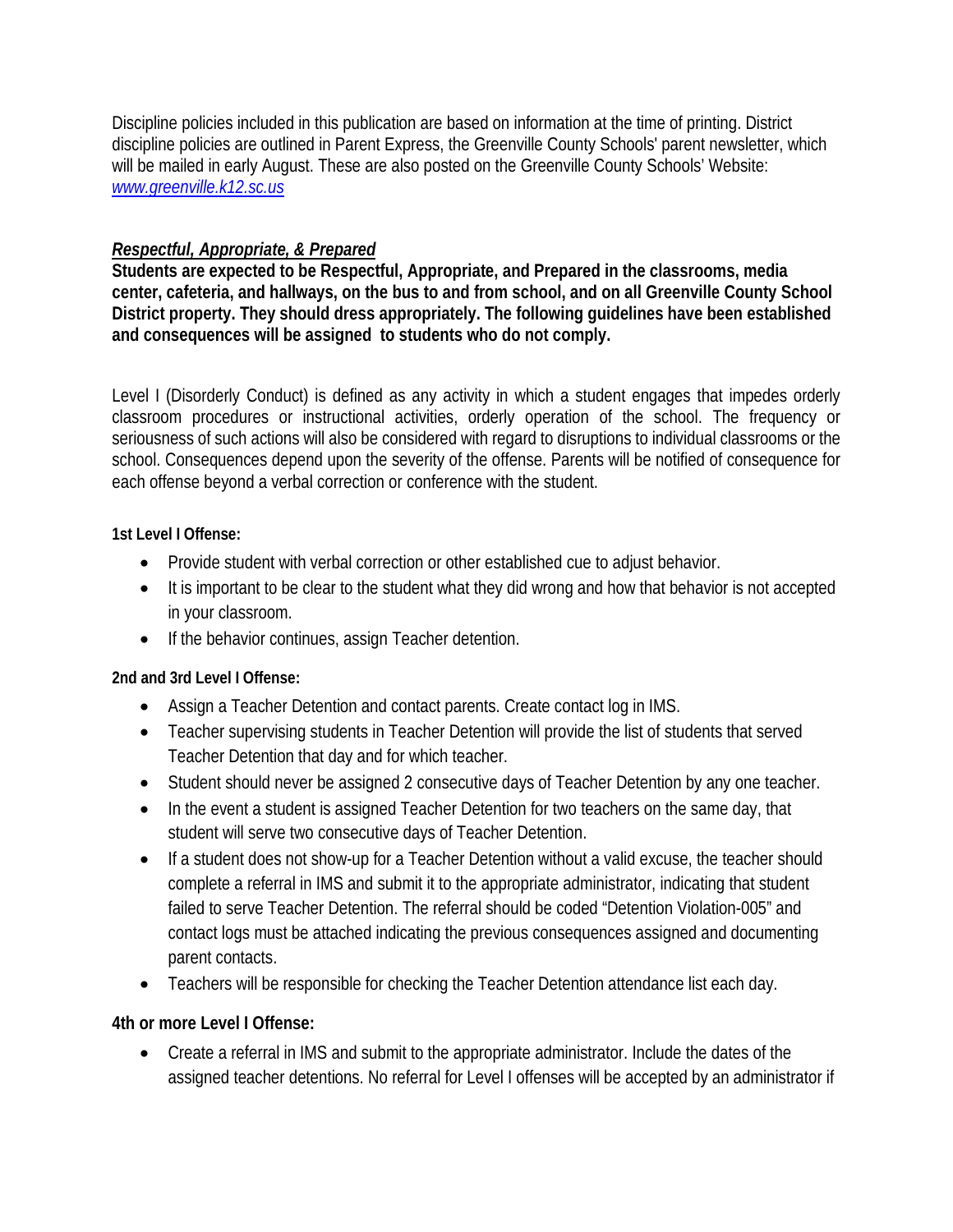the above steps have not been completed and documented in IMS. Parent contact for this infraction and contact outcome must be documented in IMS prior to submitting a Level I referral.

- Student will be assigned a Principal Detention for the 4th infraction and will be served on the date indicated on the referral.
- Any additional offenses will result in the assignment of In-School Suspension or Out-of-School Suspension on the dates indicated on the referral.
- Administrative Student Removals for Level I Offenses:
- When a student continues with inappropriate behavior after a verbal correction and subsequent teacher level consequences, the teacher should request that the student be removed from class by administration.

## **Level I Behaviors (Disruptive Conduct)**

The following is a list of some typical Level I behaviors. Obviously, there are other Level I behaviors that you may encounter throughout the year.

- Talking in class
- Not following classroom procedures
- Leaving/cutting class
- Not following teacher procedures
- Disrupting instruction
- Detention violation
- Inappropriate language to and/or around other students
- Out of area
- ID violation

## **Level II Behaviors (Disruptive Conduct)**

Level II Behaviors (Disruptive Conduct) is defined as those activities engaged in by students which are directed against persons or property and the consequences of which tend to endanger the health or safety of themselves or others in the school. Some instances of disruptive conduct may overlap certain criminal offenses, justifying both administrative sanctions and court proceedings. Consequence depends on the severity of the offense. Teachers should submit a referral to the appropriate administrator for the first offense of any Level II behavior. Acts of disruptive conduct may include all, but are not limited to, the following violations:

- Possession or use of unauthorized substances, including tobacco and tobacco products, nonprescription drugs, "look alike" drugs, and drug paraphernalia, including rolling papers
- Misuse of District technology resources
- Gambling on school property
- Rude, discourteous, or disrespectful behavior directed towards a teacher, school official, or staff member
- Harassment, intimidation, or bullying
- Distribution, sale, and/or possession of materials disruptive to the educational process or materials not approved by the Principal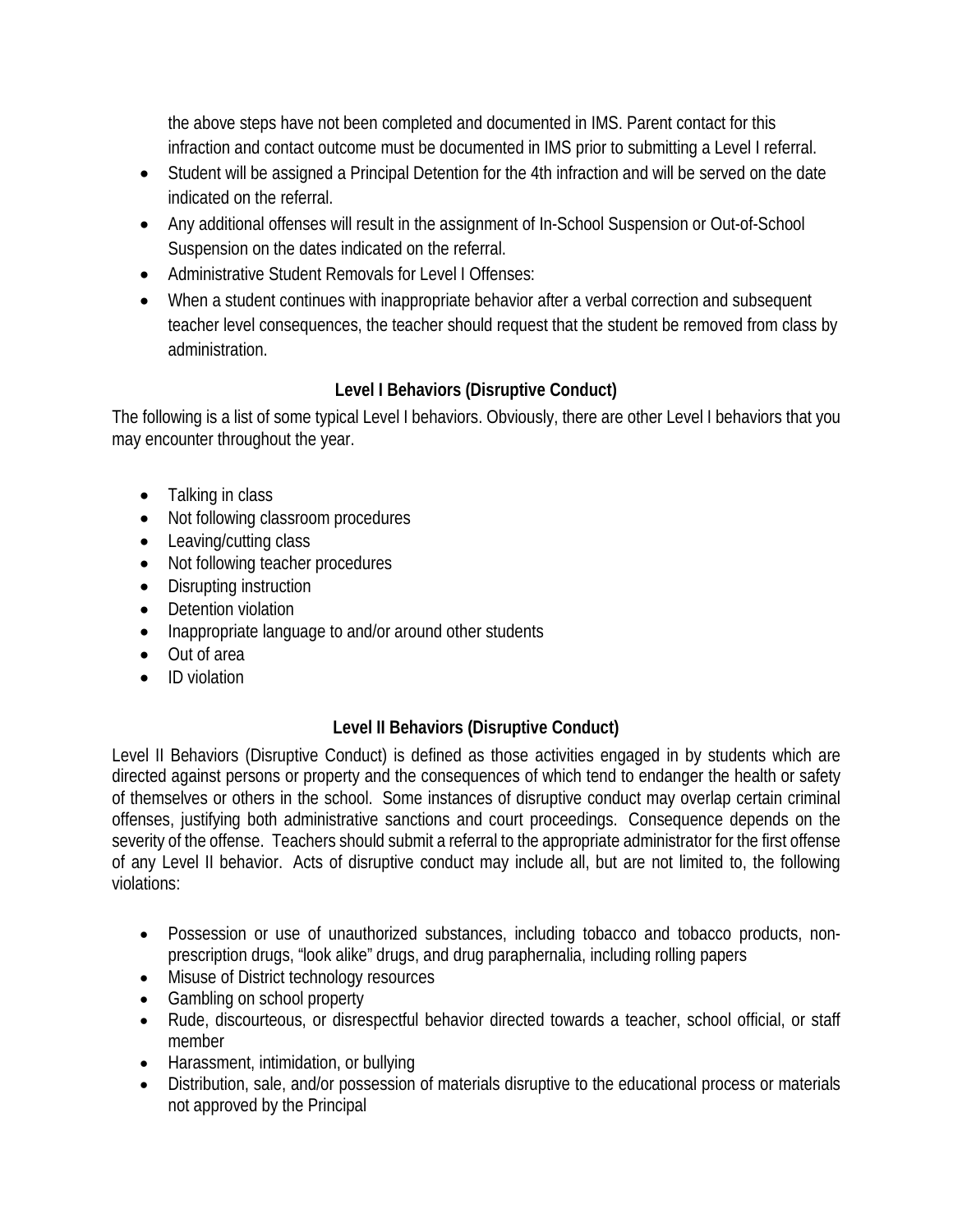- Public display of affection and/or inappropriate verbal or physical conduct of a sexual nature
- Horseplay in the classroom or in the hallway/lunch areas
- Unlawful assembly
- Abusive language directed to staff member, to include profane language
- Threats (Including inciting or instigating a fight)
- Gang related activities (flashing signs, writings, verbal slang, paraphernalia, etc.)
- Use or possession of laser pointers, fireworks, smoke bombs, pepper-style sprays and other similar devices or materials.
- Stealing
- Verbal Confrontation
- Inappropriate behavior resulting in removal from class by a Principal
- Deliberate refusal to obey school personnel or agents whose responsibilities include supervision of students
- Fighting (Fighting is defined as any physical contact in an aggressive manner)

## **Level III Behaviors (Criminal Conduct)**

Level III Behaviors (Criminal Conduct) is defined as those activities engaged in by students (whether or not they result in criminal charges) that result in violence to themselves or to another's person or property or which pose a direct and serious threat to the safety of themselves or others in the school. These activities usually require administrative actions which result in the immediate removal of the student from the school, the intervention of law enforcement authorities and/or action by the Board. Teachers should notify administrators immediately for any Level III Behaviors. Consequence depends on the severity of the offense. Acts of criminal conduct may include all, but are not limited to, the following violations:

- Bomb threat
- Disturbing school
- Sexual offenses
- Arson
- Assault and battery
- Theft and/or possession of stolen property
- Possession, use, or transfer of "look alike" weapons
- Manufacture, use, being under the influence of, or unlawful possession of alcohol or a controlled substance
- Threatening to take the life of or inflict bodily harm upon a school employee or member of their immediate family
- Possession, use, or transfer of weapons (a weapon is defined as a firearm, a knife, razor, bludgeon, blackjack, metal pipe or pole, brass knuckles, incendiary or explosive device, or any other type of device or object which may be used to inflict bodily injury or death
- Ganging. A "gang" shall consist of two or more persons acting together with the purpose of committing an act of violence against another person. "Participation" also includes any act that interferes with or hinders a staff member from stopping the infliction of bodily injury that is the objective of the gang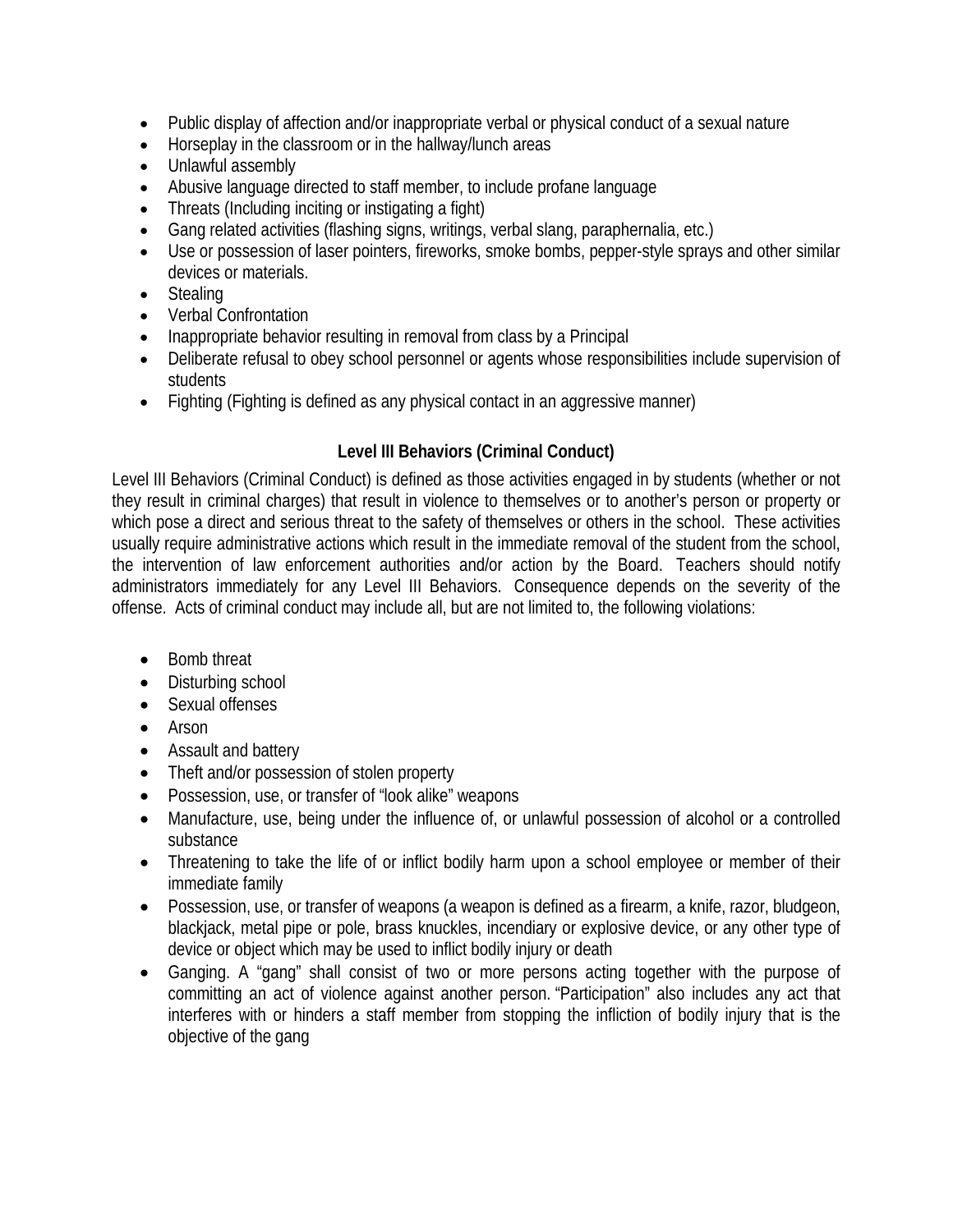## **Dress Code: What you NEED to know**

At Berea Middle School, the personal appearance of our students is very important. We want to create a school environment that is free from distractions and where everyone practices mutual respect and students and teachers can focus on teaching and learning.

All students are to follow our dress code while at school, on school property, and when representing the school during off-campus activities. Our dress code has been designed so that a student's clothing does not disrupt student work or school order, distract students from their work, or violate the health and safety guidelines. Students who violate the dress code policy should expect to receive a referral with escalating consequences for repeat offenses.

## **It is the family's responsibility to resolve the dress code violation.**

Consequences for dress code violations begin with a single warning, and escalate to detentions and even suspensions.

*\*Remember that families are expected to correct the dress code issue before the student may attend class.* 

## *Dress Code for 2020-2021*

**SHIRTS:** All shirts must be of a SOLID color. Students can wear any color collared shirt. **All collared shirts can be either polo-style or a dress shirt.** Students may also elect to wear "Berea" logo t-shirts in lieu of a collared shirt, in any color of their choice. In addition to local retail stores, "Berea" logo t-shirts may be purchased in our school store and come in a variety of colors. All shirts must have sleeves. Undershirts and other undergarments can be in any color. All shirts must cover all skin at the midriff, especially when sitting or raising hands.

**PANTS & SHORTS:** Students may wear khaki or cargo style pants or shorts. They can be of any color. Blue Jeans are not allowed. Pants must fit and be worn at the hip. Pants may not expose underwear. Shorts must be within three inches from the top of the knee or longer.

**SKIRTS & JUMPERS:** Skirts and jumpers may also be worn. These must also be within three inches from the top of the knee or longer.

**COATS / JACKETS / HOODIES:** Hoodies and/or jackets that are worn inside the building must be solid colored. Logos or lettering cannot be visible on the hoodie with the exception of Berea logos/print.

**SHOES:** Shoes must be worn at all times. Flip-flops, slides, and bedroom shoes are not permitted.

**\*On special dress up days, the principal will announce the day's specific dress code guidelines.**

\*Students who come to school outside of the uniform guidelines will be given consequences that can include the following (not in any particular order):

• **Change of clothing as dictated from administrator**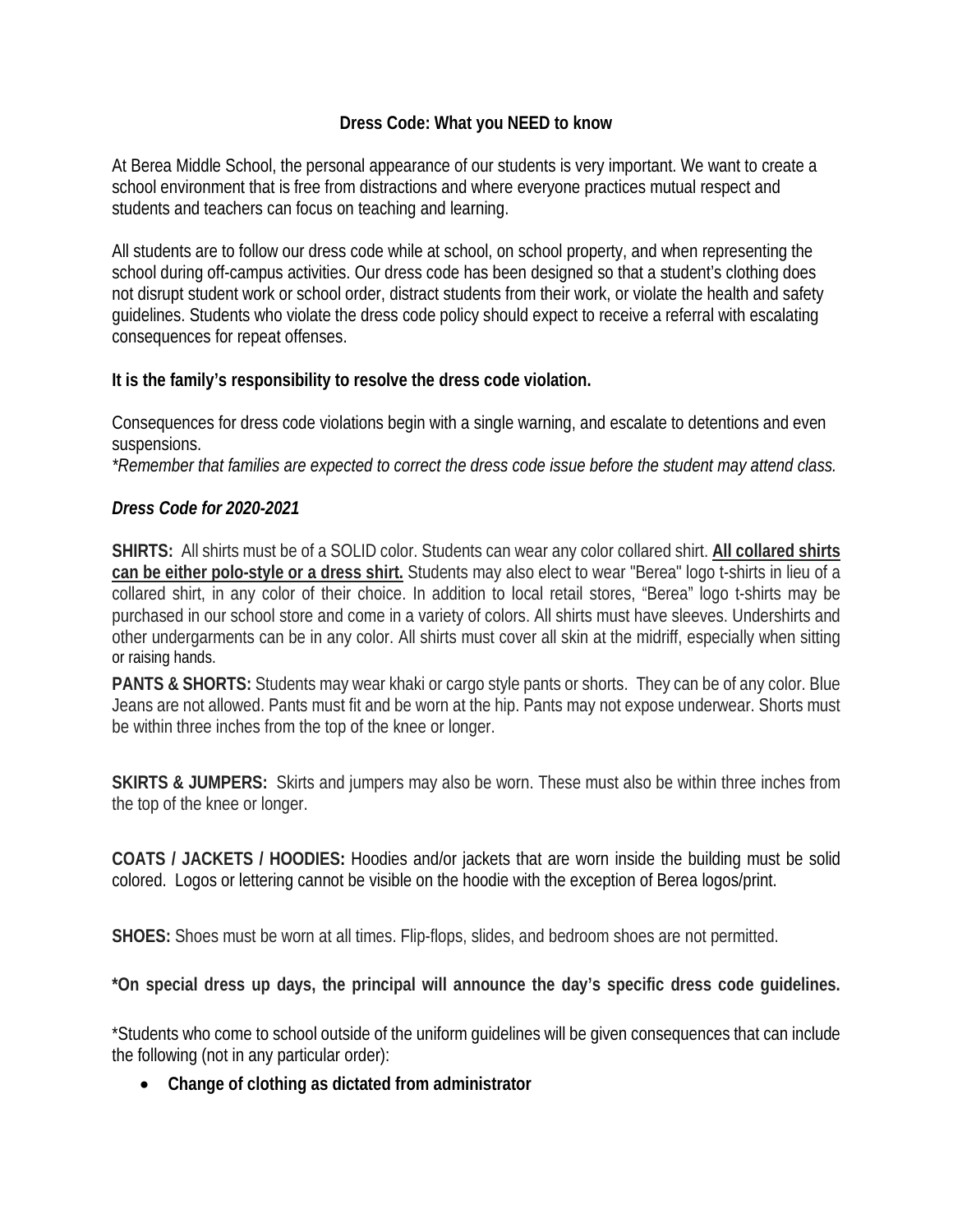- **Removal from class/ISSOSS**
- **Parent Conference**

## **DRESS CODE (Continued)**

It is expected that the personal grooming and the clothes worn by the students of Berea Middle will reflect good taste, good judgment, and cleanliness. While no attempt is made to dictate fashion for individuals, the administration reserves the right to determine when the overall appearance of individual students is inappropriate.

- Coats, blankets, and book bags are to be stored in lockers. Only mesh or flexible drawstring bags are allowed in classrooms. Teachers and administrators may use discretion within the respective grade levels.
- Shoes must be worn at all times. Flip-flops, slides and bedroom slippers are not acceptable.
- Halter-tops, tank tops, and *off the shoulder tops* are not allowed. Shoulder straps must be at least three fingers wide on all tops.
- See-through or body revealing garments must not be worn.
- All shorts, skirts, skirts, and dresses should be no shorter than three inches above the knee. **This includes clothes with leggings, jeggings, or like garments underneath.**
- Cut-off pants or biker shorts are not allowed.
- No studded belts, bracelets, or chains.
- Hats, bandanas, headbands, and sunglasses are not allowed.
- **Boxer shorts, underwear, cleavage, and midriffs must not be visible. This includes gym shorts, under shorts, or pants. All tops must meet bottoms.**
- **Pants or shorts must not hang below the waistline or sag with a belt visible at all times.**
- **Jeans worn on special days only. When permitted to wear, jeans must not have holes**. Jeans must not have threads visible. Bare skin and underwear must not be visible.
- Profane or vulgar language will not be displayed. Questionable or offensive designs, weapons, tobacco, drug advertisements, and alcohol are not allowed on any part of clothing.
- Body paint and/or glitter are not acceptable.
- Body piercing jewelry is not allowed except for earrings.

**NOTE:** The grade level administrator will be contacted if there is an issue with dress code. Students will be required to call their parents to bring a change of clothes. The administration reserves the right to judge the appropriateness of any apparel worn to school and will make the final decision regarding attire.

#### **GYM UNIFORMS**

Students taking physical education classes are required to change clothes and wear tennis or basketball shoes. Students may buy gym uniforms through the P.E. Department. Dark gym shorts and light color shirts are permitted.

## **IDENTIFICATION CARDS**

#### **Berea Middle School ID Badge Policy**

- Students are required to wear ID badges on lanyards around their necks whenever they are on campus, on field trips, or school functions, including the summer program.
- ID badges are not to be defaced and nothing should be hung on the lanyard except ID and house key. Picture should be clear and visible at all times.
- ID badges are used to buy a school lunch, check out textbooks, check out library books, and overall school safety and accountability in the event of a school emergency. They must not be defaced.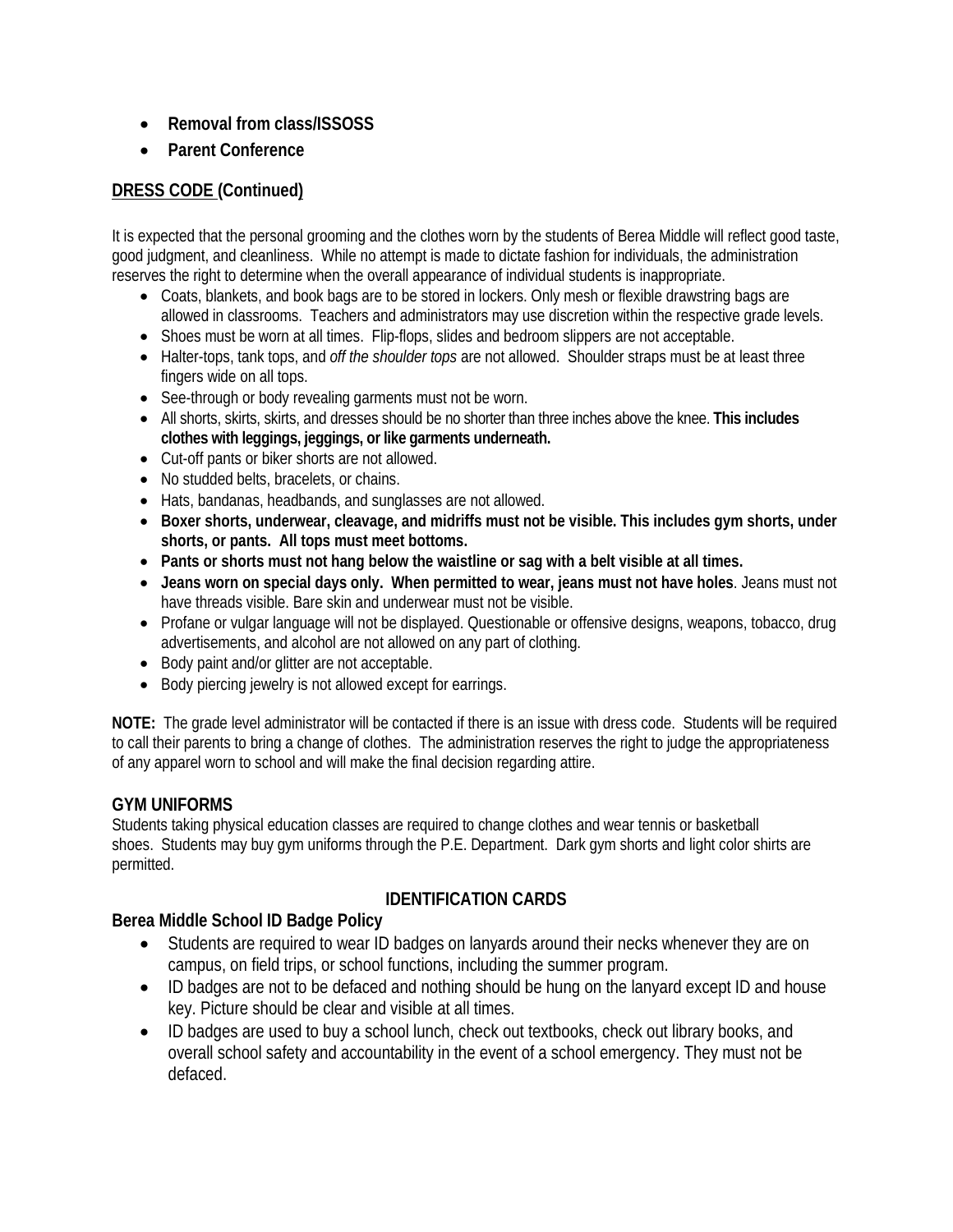- Students without an ID badge will go through the same disciplinary procedures as failure/refusal to obey. Students will also be required to wear and return a temporary id. This is for identification purposes in the event of a school emergency.
- Students who lose or deface their ID Badges must pay \$5 to replace their badge. Students who do not have ID's or who have temporary ID's will be required to eat lunch away from the group but with adult supervision. ID's will be made DURING HOMEROOM ONLY.

## **NON-ESSENTIAL ITEMS**

The following items are not allowed on the school's campus and will be confiscated.

- •Cameras
- Game Cards
- •Role Playing Cards
- Hand Held Electronic Games
- Stuffed Toys
- Balloons
- Flowers • Talk or Voice Activators
- Pagers
- Laser Pointers
- •Mouth Grilles
- Skateboards

#### **VALUABLES**

The school does not assume any responsibility for lost or stolen articles. Bring only enough money for each day. Students should report an item that is stolen to a teacher or administrator immediately.

## **BEHAVIORS**

Berea Middle School requires the best effort and cooperation of all students. Each student will be expected to do the following:

- Show respect to teachers and others in authority.
- Behave in a responsible manner.
- Display good manners with every individual in the school.
- Complete the work assigned to the best of his/her ability.
- Gum and candy are not allowed during school hours.
- The restrooms are for your use and convenience. Loitering in the restrooms will result in disciplinary action.
- **Profane, vulgar, or obscene language and behavior will not be tolerated**. Obscene literature is not permitted on the school premises.
- Cheating and copying of work belonging to another student are violations of school rules as well as personal ethics. The lender and borrower will receive a zero on work and possible disciplinary action.
- *Show pride in being a student of Berea Middle School.*

#### **HALL PROCEDURES**

Students are permitted to be in the halls under the following circumstances:

- Arrival to school
- Moving to next class (2 minutes)
- With a signed pass from a teacher
- At dismissal time with written permission from the teacher on a regular hall pass.

When students are moving in the halls, please: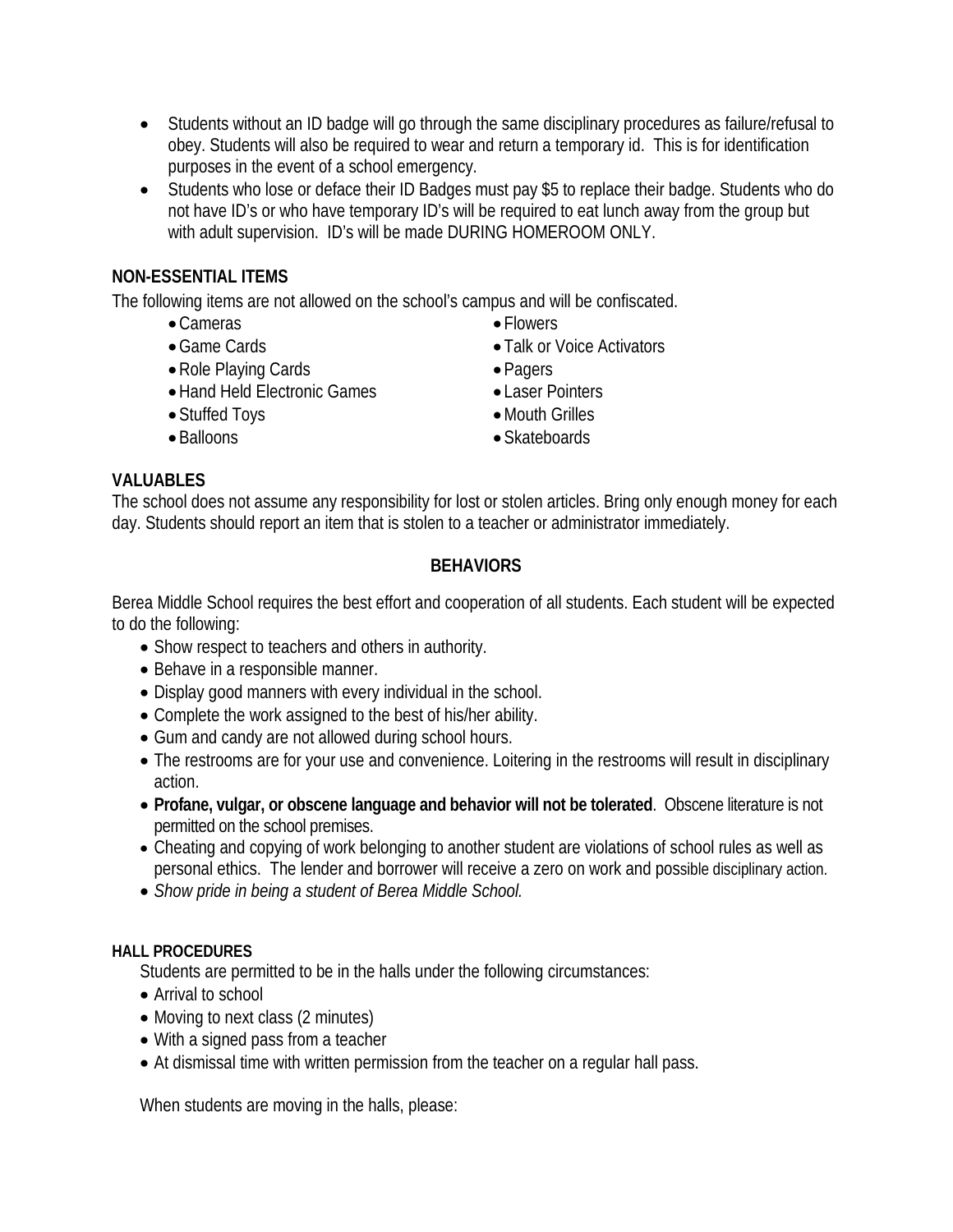- Walk to the right at a steady pace.
- Keep moving without standing to "visit".
- Talk at a reasonable volume.

*Loud noises, shouting, pushing, or horseplay causes problems for other students and teachers. Students who exhibit this behavior will be held responsible.*

*Students may use the restroom or water fountain during class change as long as they are not tardy to class.* 

## **STUDENT DETENTION**

Students with disciplinary problems may be assigned to after school detention. Parents will always receive at least one day's notice so transportation home for the student can be provided. Failure to report to assigned detention for a teacher may result in a referral to the administrator for further disciplinary action.

## **Cell Phone Policy**

Students who choose to bring cell phones to school must keep them out of view during the school day.. During school hours while on school grounds, no student may use, or have turned on, a cell phone without the prior permission of the principal.

Neither the school nor the district will be responsible for any lost, stolen, or damaged cell phone brought onto school property. A student in possession of a cell phone is in violation of this policy, and will be referred to the school's administration.

We will no longer confiscate student phones; instead, if a student is using their cell phone at an inappropriate time (i.e. not for instructional purposes or before or after school hours), a teacher should direct the student to put the phone away. See the discipline matrix above for appropriate consequences for cell phone violations.

## **STUDENT SUSPENSION/EXPULSION**

The Board of Greenville County Schools expects students "to conduct themselves in an orderly, courteous, dignified, and respectful manner. This requirement refers to their actions toward other students and teachers, their language, their dress and their manners. The Board believes self-discipline is an interpersonal goal of public education."

#### **Rules regarding student conduct are in effect during the following times and in the following places:**

- On school grounds during, and immediately before or after school hours
- On school grounds at any other time when the school is being used by a school group
- Off school grounds at a school activity, function or event
- In route to and from school or a school activity on a school bus or other designated school vehicle
- At any time or in any place that impacts the school's ability to maintain order and discipline in the Greenville County School District

## **WEAPONS, DRUGS, OR ALCOHOL**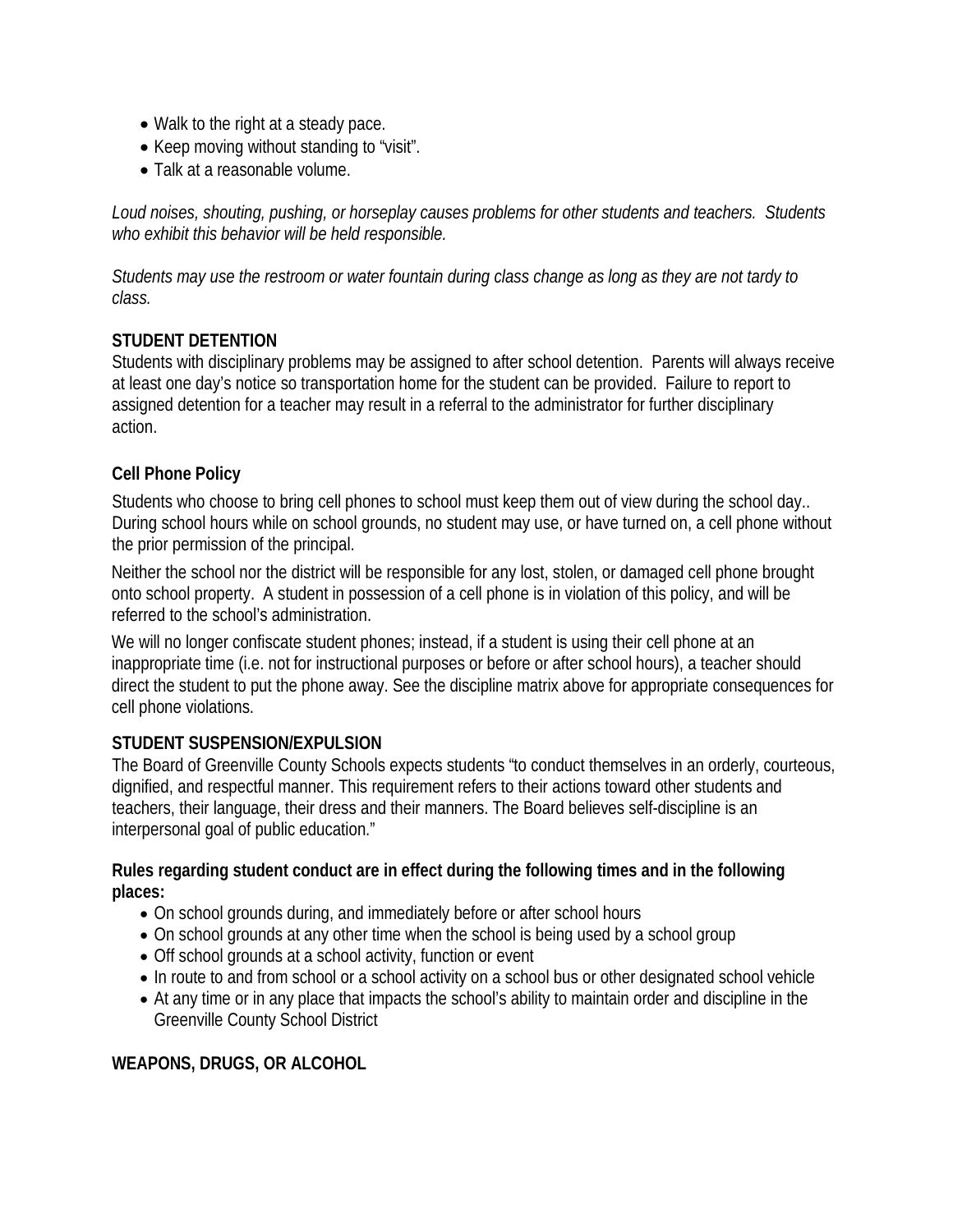Students who are found to possess a weapon, alcoholic beverages, and/or illegal drugs or drug paraphernalia either on their persons, in their lockers, or hidden in their possession will be recommended for expulsion according to the Board Policy of Greenville County Schools.

This rule also applies to those students who may have passed their items to other students. This rule also applies while students are on the school bus.

The police or school resource officer will be notified when a law has been broken.

#### **USE OF TOBACCO**

The Board of Trustees of the School District of Greenville County forbids the use of any tobacco products (cigarettes, snuff, chewing tobacco, etc.) by students or adults on school grounds. Appropriate actions will be taken against persons who violate this policy.

#### **Reporting Bullying, Discrimination, Harassment, Intimidation and Misconduct**

The District is committed to fostering an environment that both promotes learning and prevents disruptions to the educational process. Accordingly, the District prohibits all forms of bullying, discrimination, harassment, or intimidation. As provided in Board Policy and Administrative Rule JCDAG, students and parents may file a report of bullying, discrimination, harassment, intimidation, or misconduct by other students, employees of the District, or third parties involved in the school setting.

All reports should be filed with the principal or his or her designee. Reports may also be filed by a student's parent. If the allegation is against the school's administration, the student or parent should file a report directly with the District's Parent Resource Representative. (See Policy JA for contact information). Anonymous reports may be made, but those reports must provide the District with adequate information in order to begin an investigation.

Additionally, students and parents should immediately report any concerns related to employee interactions with students that are inconsistent with the requirements and expectations contained in Board Policy GBV. Concerns that should be immediately reported to a school's administration include potential mistreatment of students and other conduct by employees that could constitute inappropriate interaction or communication, including those sexual in nature.

#### Investigations and Consequences

Reports will be investigated promptly, thoroughly, and confidentially. The investigation shall include appropriate steps to determine what occurred and to take actions designed to end the harassment, intimidation, or bullying, and prevent such misconduct from reoccurring. The student and his/her parent shall be informed of the results of the investigation and shall be advised how to report any subsequent issues. Any discipline of students or staff shall remain confidential.

If the investigation determines that inappropriate conduct has occurred, the administration shall take reasonable, timely, age-appropriate, and effective corrective action. Examples of corrective action include, but are not limited to, disciplinary action against the aggressor, up to and including termination of an employee or expulsion of a student.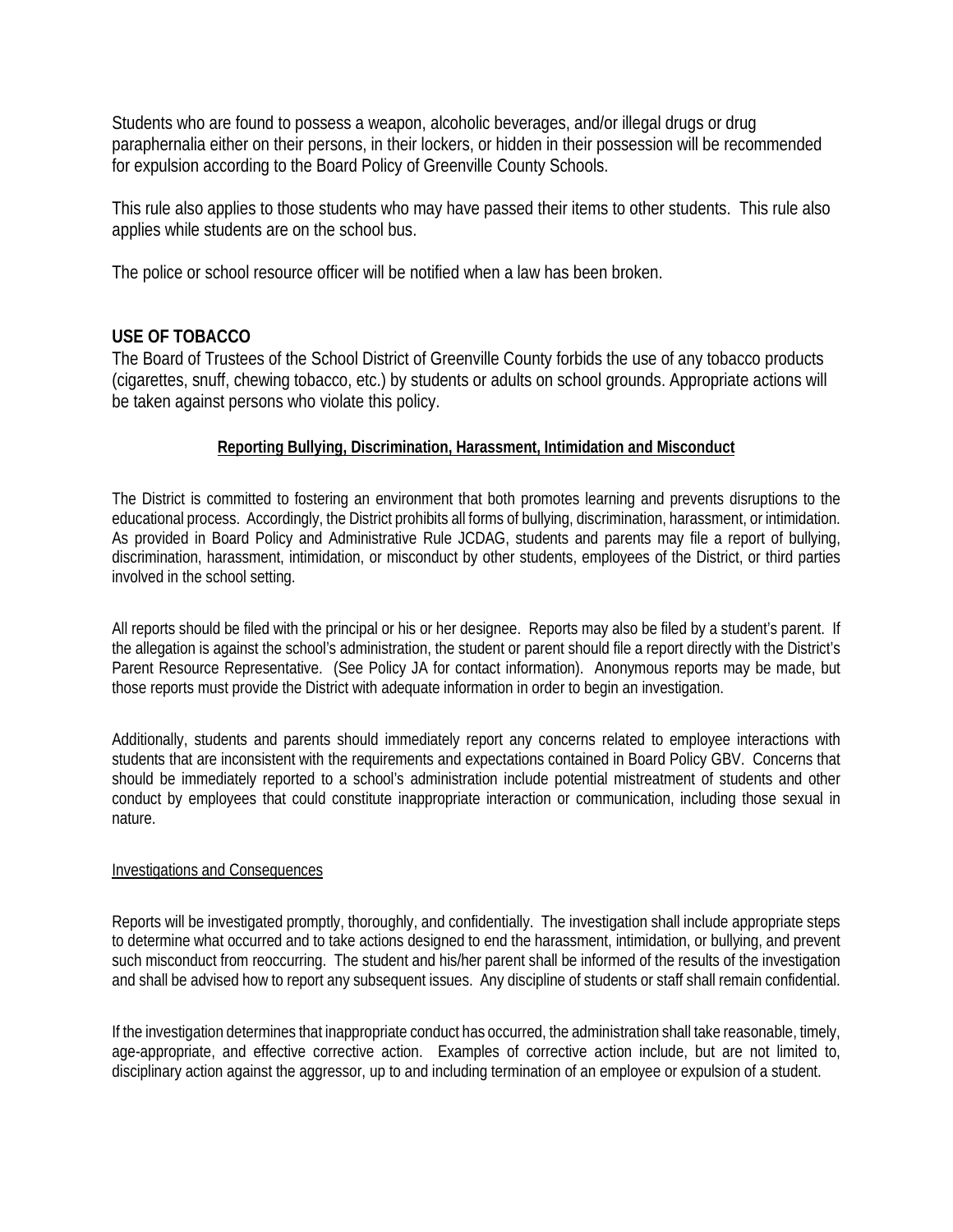The District prohibits retaliation or reprisal in any form against a student or employee who has filed a report. The District also prohibits any person from falsely accusing another person.

#### Appeals

Notification of the outcome of the investigation will be issued in writing to the complainant and the complainant will be informed of the right to appeal. An appeal related to disability discrimination or harassment should be made to the District's 504 Coordinator. An appeal regarding color, race, or national origin should be made to the District's Title VI Coordinator. An appeal regarding sexual harassment, sexual misconduct, or gender discrimination should be made to the District's Title IX Coordinator. (See Policy JA for contact information). A complainant may then appeal the decision of the coordinator to the Superintendent or his or her designee.

A complete copy of the District's Policy, Administrative Rule, and report form referenced above can be located at http://www.boarddocs.com/sc/greenville/Board.nsf/Public#. You may also receive a copy of Policy JCDAG. You may also receive a copy of Policy JCDAG, Administrative Rule JCDAG, or the report form from your school upon request.

## **TRANSPORTATION**

## **BICYCLES**

All bicycles should be parked in the bike rack on the side of the school. Bicycles should be locked with chains and locks. Students will not be permitted to loiter around the bicycles.

## **BUS RIDERS**

Parents may check the status of a late bus at the District's web page. Students who ride the bus in the afternoon are expected to adhere to the following rules:

- Students will remain in their classrooms until their bus is called.
- Running, pushing, and shoving will not be tolerated.
- Bus loading will be orderly and safe.

## **BUS REGULATIONS**

Students must follow the bus rules to assure the safety of everyone.

- Follow directions of the driver
- Stay in your seat
- Keep arms, legs, and objects to yourself
- No cursing, obscene gestures, or loud talking
- No pushing, shoving, or fighting at any time
- No eating, drinking, or smoking

#### **Consequences of not following bus regulations may include:**

- Warning parental support requested.
	- Suspension from any school bus and/or school for a specified number of days.
	- Suspension from school bus transportation for the remainder of the school year.

#### **SEVERE INAPPROPRIATE BUS BEHAVIORS**

**Fighting:** First offense is suspension from bus services up to **ten** days and parent conference.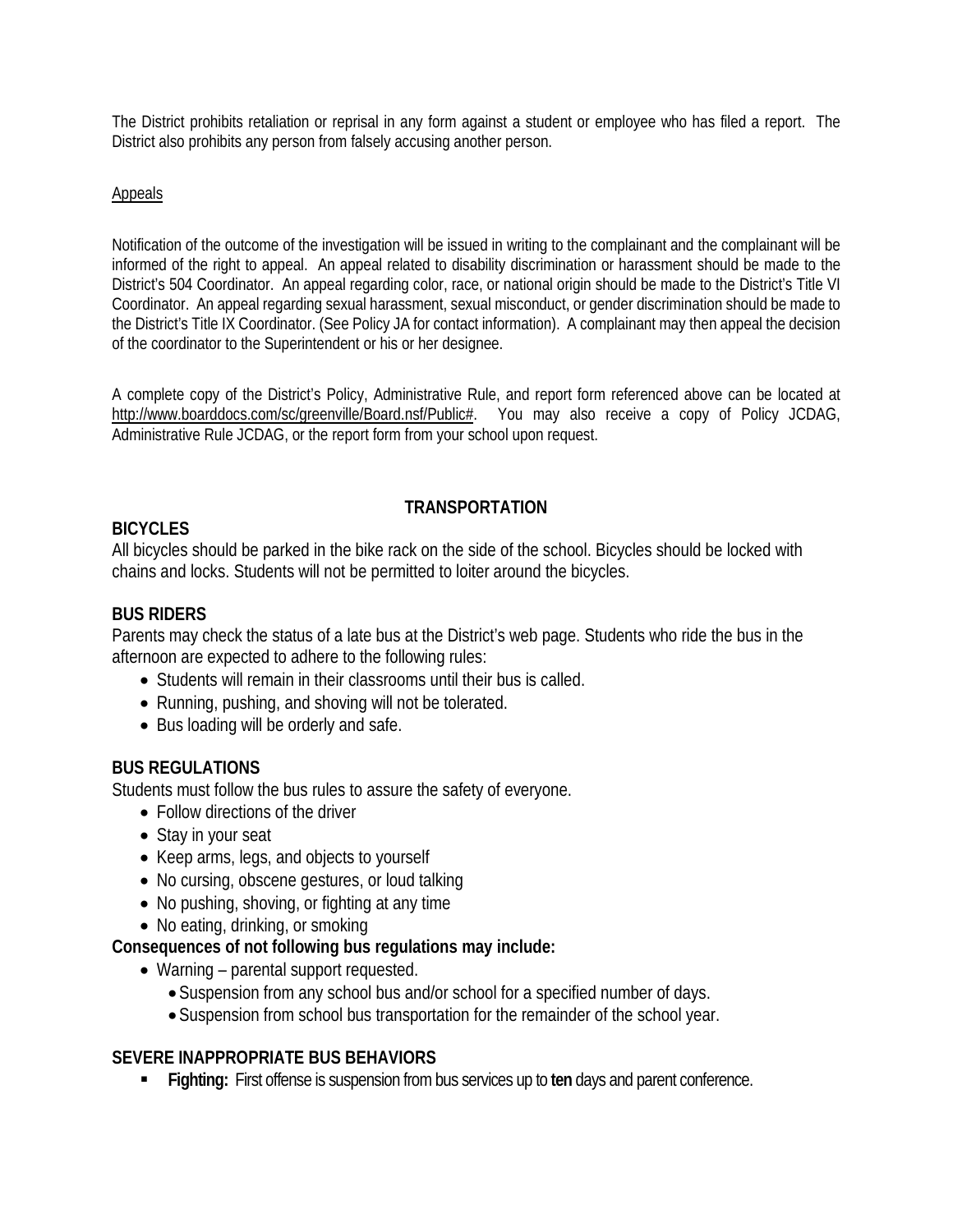**Use of tobacco products, e-cigarettes, or vaping devices** – First offense is **2** weeks bus suspension and parent conference. This could include suspension from school.

Bus referrals to the school will be recorded on a school bus referral form signed by the Bus Driver, Manager of Bus Center and the appropriate school administrator.

### **RIDING DIFFERENT OR UNASSIGNED BUS**:

Permission to ride an alternative bus can only be given in **extreme cases.** This must be obtained through the Bus Office or School Office prior to the end of the school day.

## **CAR RIDERS (See traffic patterns)**

Students who ride in cars in the afternoon are expected to adhere to the following rules:

- Students are to remain in the front of the school until they leave campus.
- *For a child's safety, parents are asked to pick up students in the carpool line.*
- Parents are to pick up students by 3:45. Supervision is not provided after that time. Chronic failure to pick up students by that time will result in referrals to the proper authorities to resolve the problem.
- Students are to cross traffic patterns only at designated points.
- Arrangements for transportation are to be made before coming to school.
- Students who walk home from school are to leave the school grounds immediately upon dismissal.

## **STUDENT SERVICES**

#### **COUNSELING SERVICES**

The mission of the Berea Middle School Counseling Department is to provide high quality, comprehensive school counseling services to all students in collaboration with home and the community. School counseling services include, but are not limited to, classroom guidance, small group, individual, and crisis counseling. Anyone who would like a copy of our weekly counseling calendar can request one by calling the School Counseling Office at (864) 355-1711, or by stopping by to speak with the School Counselors.

#### **CHANGE OF ADDRESS**

If students move during the summer or during the school year, they should report changes of address and telephone number to the guidance clerk or homeroom teacher and to the nurse. Accurate addresses and phone numbers are needed in case of emergencies and for daily school operations.

#### **CAFETERIA**

Breakfast is served daily from 7:30 - 8:15 A.M. Car riders should arrive by 8:15 in order to eat breakfast. Late arriving bus students may eat as soon as bus arrival.

Berea Middle is Universal Breakfast and Lunch school. Because Berea Middle is a Universal Breakfast and Lunch School, students are provided a breakfast and a lunch without cost to the student. All students have an account with the lunchroom. Students may put money into their accounts every morning before homeroom to purchase extras from the cafeteria.

It is expected that students treat the cafeteria staff with the same respect given teachers. Students should feel responsible for keeping the lunchroom clean. No food or drinks are to be carried from the cafeteria.

## **HEALTH ROOM**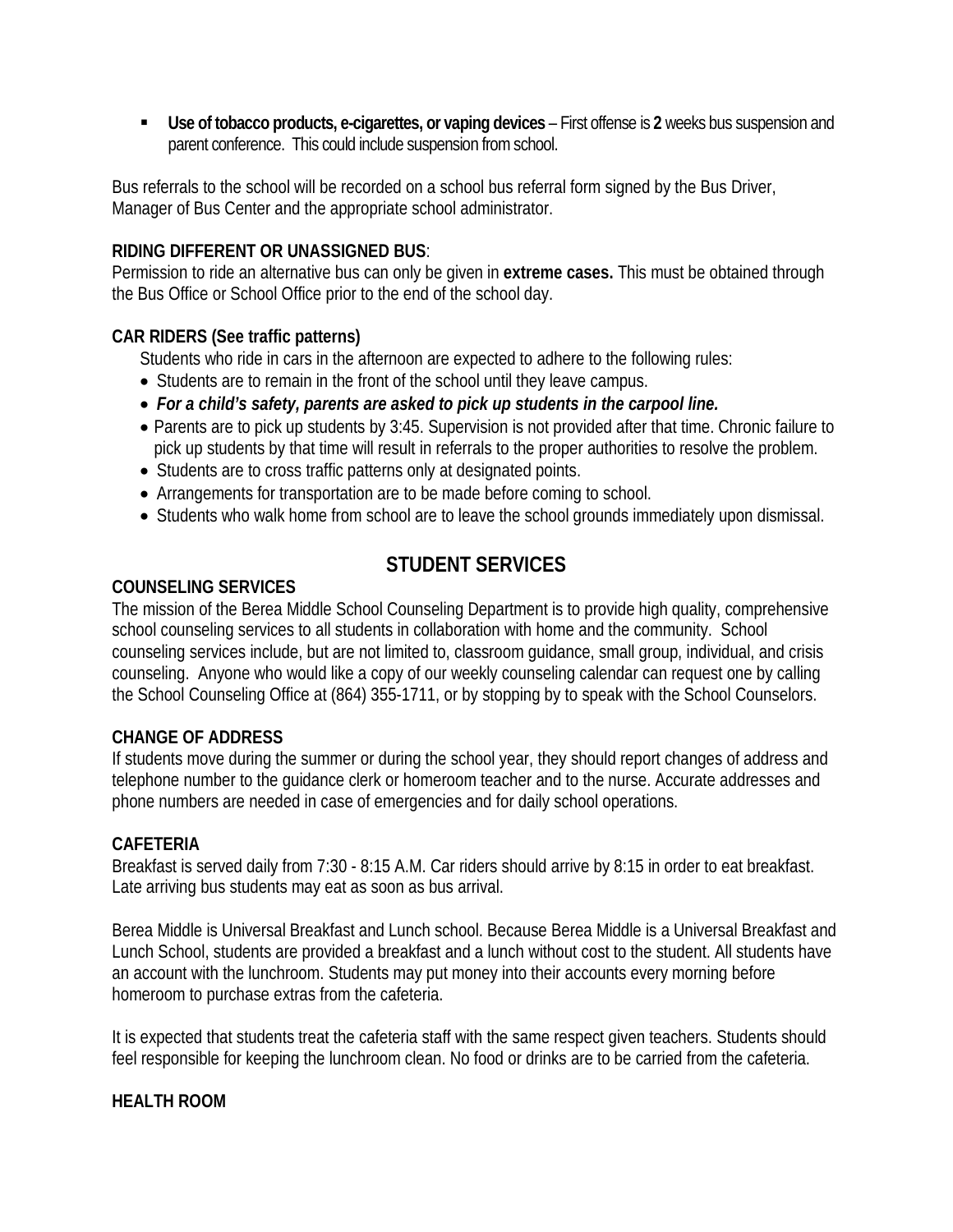Students should notify their teacher if they are ill or injured. The teacher will then issue a pass to go to the health room. Students may not go to the health room during class change. Students who abuse health room privileges will not be allowed to go except for emergencies.

A parent must bring **ALL** medication to the health room when it is necessary for a student to take medication while at school. The medication should be labeled with student's name and directions for taking it. Prescription medication must be accompanied by the District form signed by a doctor. Parents must pick up the medications at the end of the year.

## **LOCKERS**

Berea Middle School is a "locker-less" school. Students will keep their belongings in their book bag. If there is a need for a locker, written documentation must be sent to the grade level administrator by August 31, 2020.

## **LOST AND FOUND**

Any article found on the school grounds should be taken to the office. Students may claim lost items by identifying them in the cafeteria. Gym clothes should be turned in to the gym teachers. All lost and found items not claimed at the end of the year will be discarded.

## **MEDIA CENTER**

The Media Center is open daily to students from 8:15 A.M. to 3:30 P.M. Students must have a pass to enter the Media Center. Students may not check out materials for another student. Materials are the responsibility of the student who checked them out. Books and materials must be returned by the stamped due date in the front cover of the book. Lost/damaged items must be paid for or students will not be able to participate in Field Day. Students will get overdue notices in homerooms. Students may check their account by logging into the Destiny catalog system at home or school.

#### **COMPUTER USAGE**

The School District of Greenville County provides computer, network, email, and Internet access to students as part of the learning environment. While these systems have the power to deliver a huge number of resources to our classrooms, their ability to serve students depends on the responsible and ethical use of them by every student.

"Acceptable use" of these systems is that it is consistent with the instructional goals of the District. If you break "acceptable use" rules, students may lose the privilege to use both classroom computers and/or the Internet. Further disciplinary and/or legal action may be taken at the discretion of the school administration.

The District takes reasonable precautions by using filtering software to keep inappropriate Internet sites and email out of the classroom. The District does not supervise individual email accounts. A Parent Portal is available that permits the supervision of your child's email account.

Please note that parents may choose for their child not to have access to the internet at school; however, students who do not have access to the internet will not be able to access email or web based programs teachers may be using in class. Your child has agreed to the terms and conditions of this document upon acceptance of the school district handbook. Violation of any of the terms or conditions will result in disciplinary action and/or involvement of law enforcement.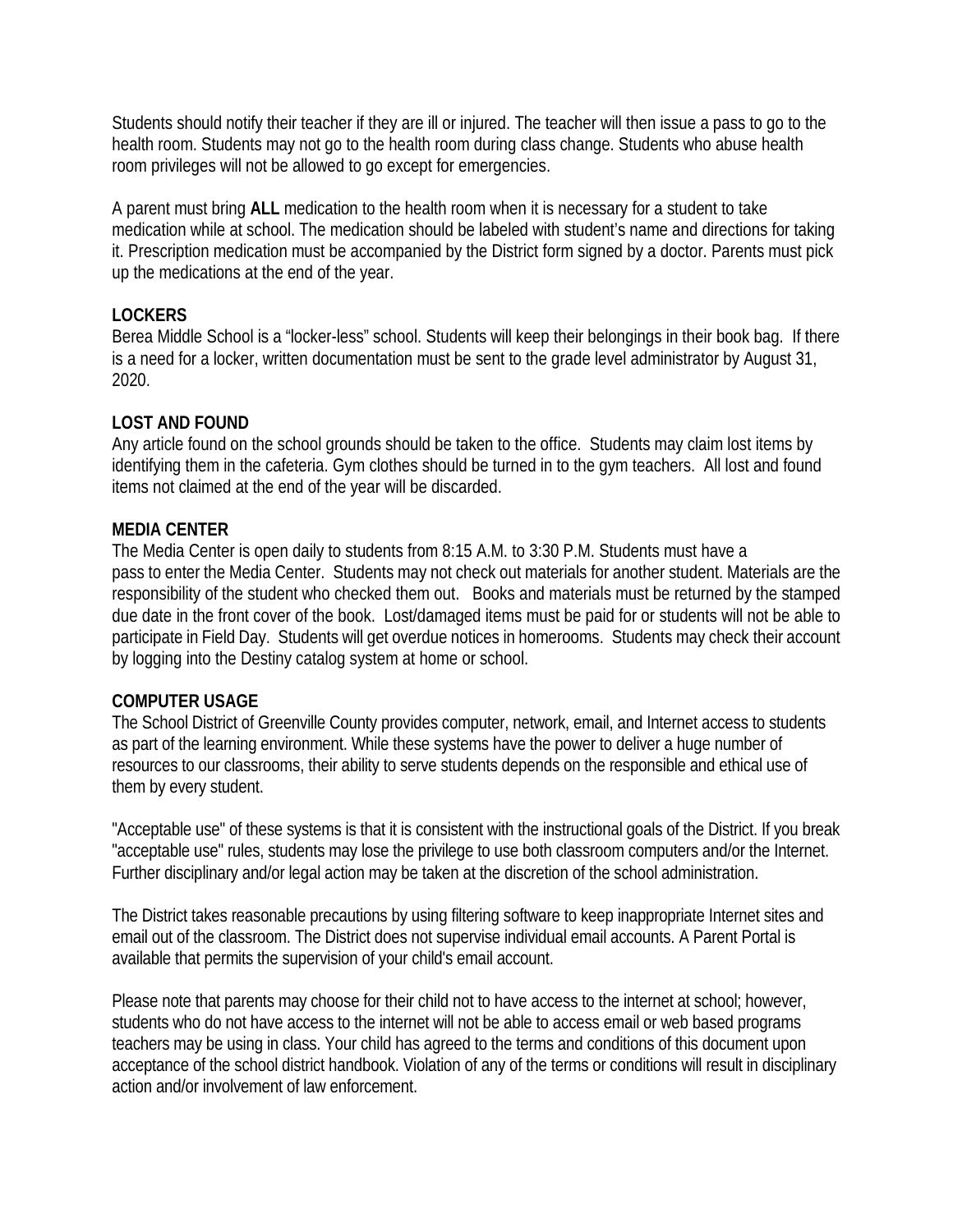Treat computer equipment with care and respect.

- Willful destruction of any computer equipment or software will be considered vandalism, and may warrant the involvement of law officials.
- Any written test, graphics or executable files created, downloaded, displayed, or exchanged with another student or teacher must be for education-related purposes only.
- Do not use school computers for illegal activities such as planting viruses, hacking, or attempted unauthorized access to any system.
- Do not bypass or attempt to bypass any of the District's security or content filtering safeguards.
- School computers are not for commercial use.
- Follow copyright laws at all times. See District copyright policies for more information. If you have questions about the legality of using materials you find online, ask your teacher or media specialist for guidance.
- Keep your password secret. You will be held responsible for all computer activities associated with your password. For example, if you share your password with your friend and he/she signs on as you and breaks one of the rules outlined above, you may be held responsible.
- All online communications must be polite and not threatening or offensive in any way. All students in grades 3-12 are issued email accounts. The District has the right to review any email sent or received using District equipment and email accounts. Email accounts should be used for educational and district purposes only.
- Do not give out personal information on the Internet. Never give out your phone number, social security number, full name, age, home address, or any other personal information.
- Please contact the school if you do not want your child to have access to the Internet and email.

#### **SCHOOL INSURANCE**

Insurance will be offered to students for school-time protection and for twenty-four hour protection. Students are reminded to keep their receipts for the premiums paid to the school. Hospitals and doctors might need these forms.

The insurance for students becomes effective when a receipt is issued for the premium. The attending doctor or hospital must make claims for insurance. Forms for claims can be obtained from the health room attendant. These forms are to be taken by the parents to the doctor and/or hospital. School-time protection applies only when the student is in school or traveling uninterrupted to and from school.

## **TELEPHONES**

The telephone in the school office is for school business. Students will not be permitted to use it except in the case of an emergency.

## **SCHOOL EVENTS AND ORGANIZATIONS**

## **PARENT-TEACHER ASSOCIATION**

The BMS Parent-Teacher Association (PTA) is composed of parents and teachers who are actively interested in promoting a better understanding between the home, school, and community. The goals of Berea Middle School will be attained with the cooperation of all parents, teachers, and students.

#### **PTA FUNDRAISING**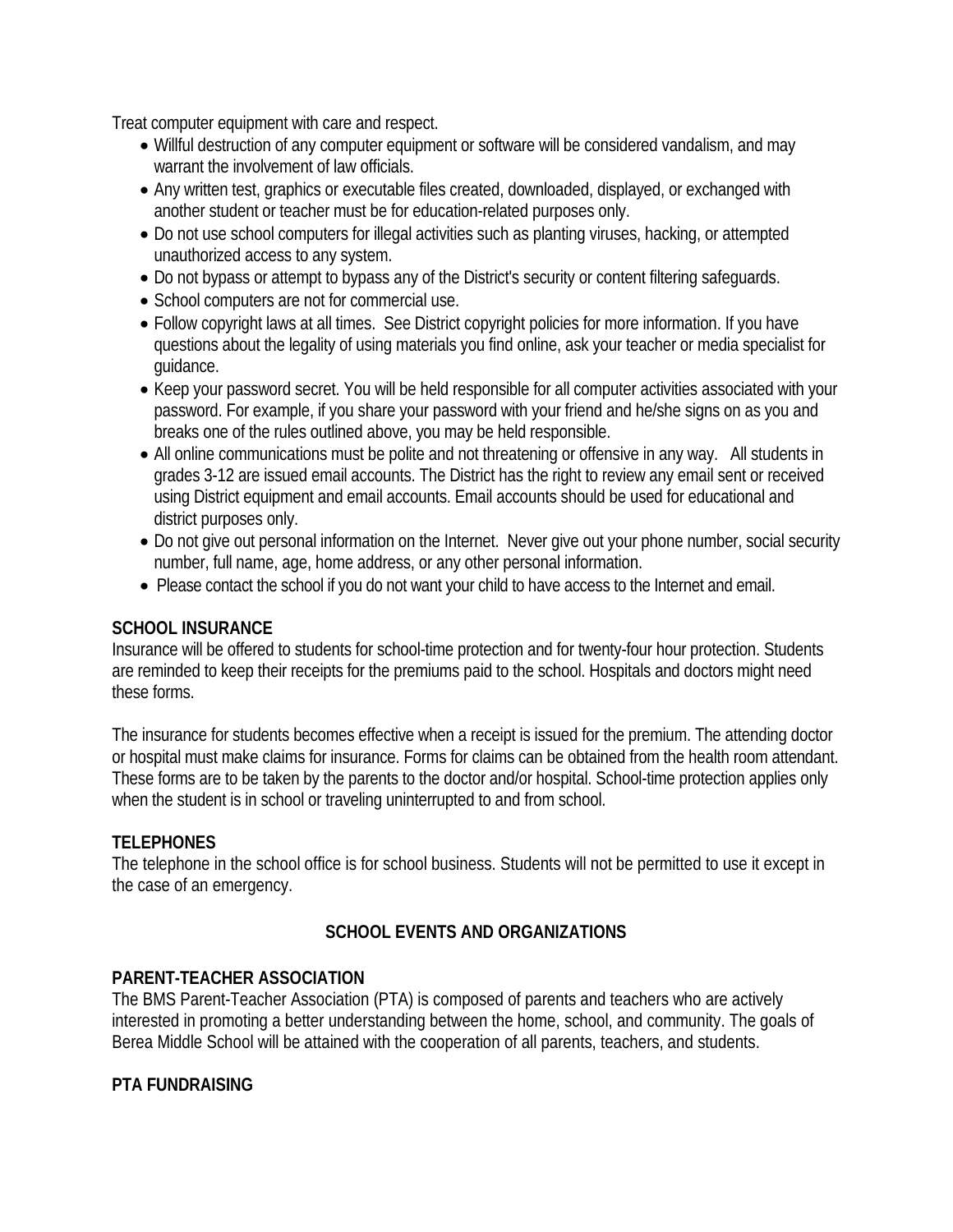The PTA sponsors several fundraising projects during the school year. Students are not allowed to go doorto-door of unfamiliar residents or to solicit at business establishments, public streets and shopping centers in the name of Berea Middle School.

## **SCHOOL DANCES**

The PTA holds several school-sponsored dances throughout the year. Only Berea Middle students may attend these dances. Students must be picked up immediately after the dance in order to attend future dances.

## **SCHOOL FIELD TRIPS**

Students must properly complete and return a permission slip to attend off-campus school-sponsored activities. Students are under the District's code of discipline when on school-sponsored trips. Students are responsible for work missed during field trips.

## **SPORTS**

## *Academic Eligibility Rules for All Sports at Berea Middle School*

Seventh and eighth grade students have the opportunity to participate in interscholastic athletics. A student who participates in any sport must conform to the eligibility requirements of the Berea Middle School sports program. Students are encouraged to participate and exhibit good sportsmanship. Parents are expected to honor the school rules and coach's decisions. Students who return to school for practice are to be dropped off at car holding, not bus holding.

## **Students must meet all South Carolina High School League rules:**

- 1. Student must have been academically promoted to the current grade.
- 2. Student must have passed all core subjects and have a passing average overall for first semester eligibility.
- 3. For second semester eligibility, students must have passed all core subjects at the end of the 1<sup>st</sup> semester and have an overall passing average.

#### **Students must also meet Berea Middle School requirements:**

- 1. Student must not have received any F's the quarter or semester prior to playing the sport for which he/she wishes to be eligible.
- 2. Student must not be a discipline problem or have been suspended.
- 3. Student must not make any F's while playing a sport.
- 4. Student must not have excessive absences.

#### **Student Speakers at School-Sponsored Activities**

The School District of Greenville County is committed to maintaining an educational environment in which students of all backgrounds, beliefs and religions are welcome and treated with equal dignity and respect. The District will neither advance nor inhibit religion. In accord with the United States Constitution, the District protects private expression, including religious expression, by individual students as long as that expression does not create a disruption to or interfere with the educational environment.

Student speakers at school-sponsored activities, including graduations, may not be selected on a basis that either favors or disfavors religious speech. Where student speakers are selected on the basis of genuinely neutral, evenhanded criteria and retain primary control over the content of their expression, that expression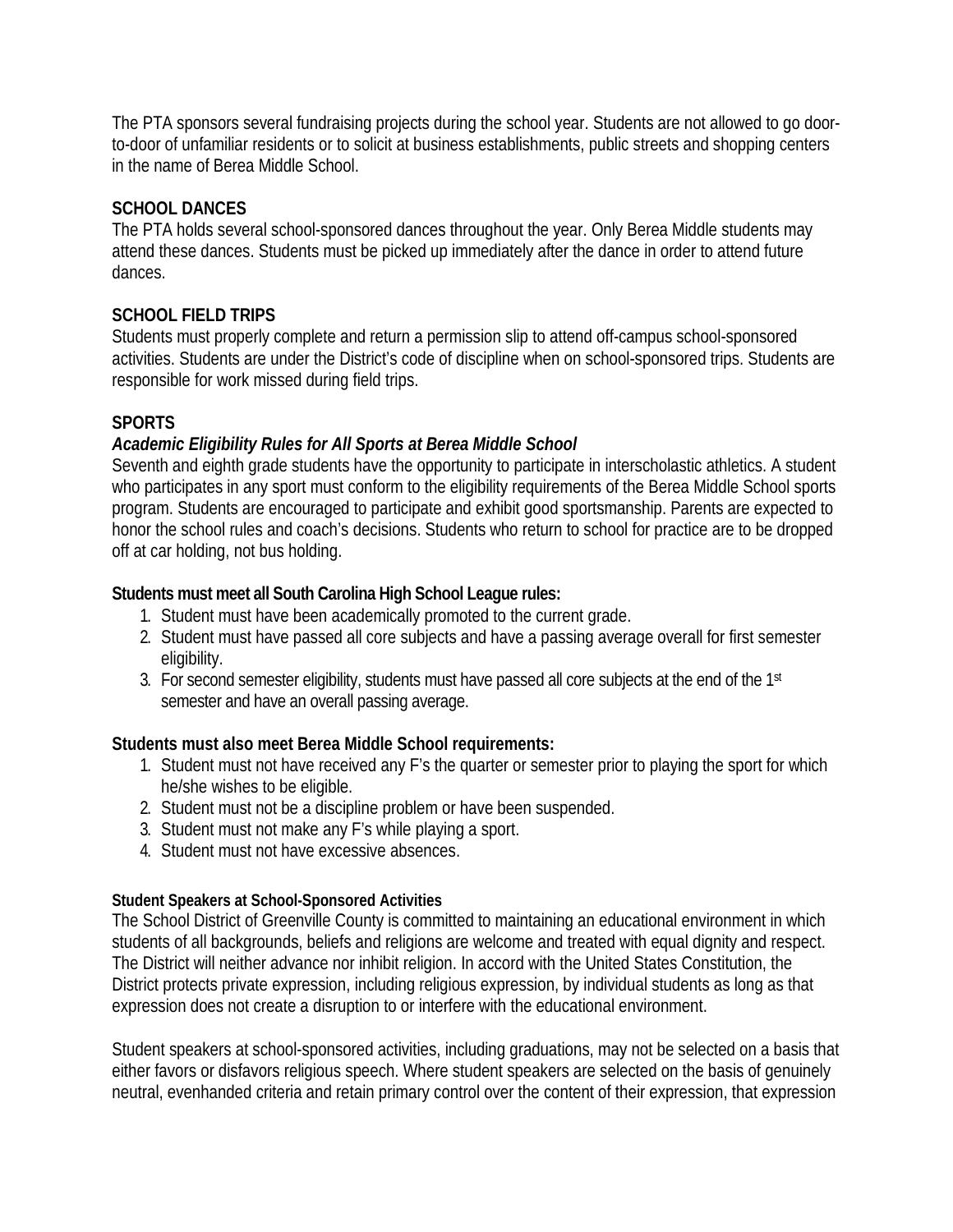is not attributable to the school and therefore may not be restricted because of its religious or secular content. In contrast, where school officials determine or substantially control the content of what is expressed, such speech is attributable to the school and may not include prayer or religious content. A school, however, may prevent or remove a speaker if the content of their speech is obscene, contrary to the District's behavior code or substantially disruptive to the school environment.

#### **CONCLUSION**

The key to a good school lies in the pride we have in our school and the degree to which each of us accepts personal responsibility for the welfare of the school as a whole.

No list of rules and regulations can replace school spirit. The procedures that have been outlined are simply reminders about things which a good citizen would probably do. It is firmly believed that the majority of us do what is right without any threat of punishment.

Students are warned of the consequences and the seriousness of behavior that may cause harm to students, the school, faculty, and school morale.

#### Traffic Pattern Explanation

In a continuing effort to ensure the safety of our students, the following pick-up and drop-off procedures will be strictly enforced during the school year. Only students who are eligible to be walkers, those living in GEO codes within 1.5 miles of the school, will be permitted to walk off campus. If a student does not have their ID card, they will not be allowed to leave the campus as a walker until 3:45 PM. All cars picking up or dropping off students must use the car loop. There will be double stacking of cars for a quicker passage through the car loop. Student pick up from the car loop is strongly encouraged to ensure continuous adult supervision and safety for all students. Although the traffic is fairly heavy for the first few days of school, it generally subsides after a few days. We appreciate your cooperation as we do all that we can to keep our students safe as they come and go from Berea Middle School.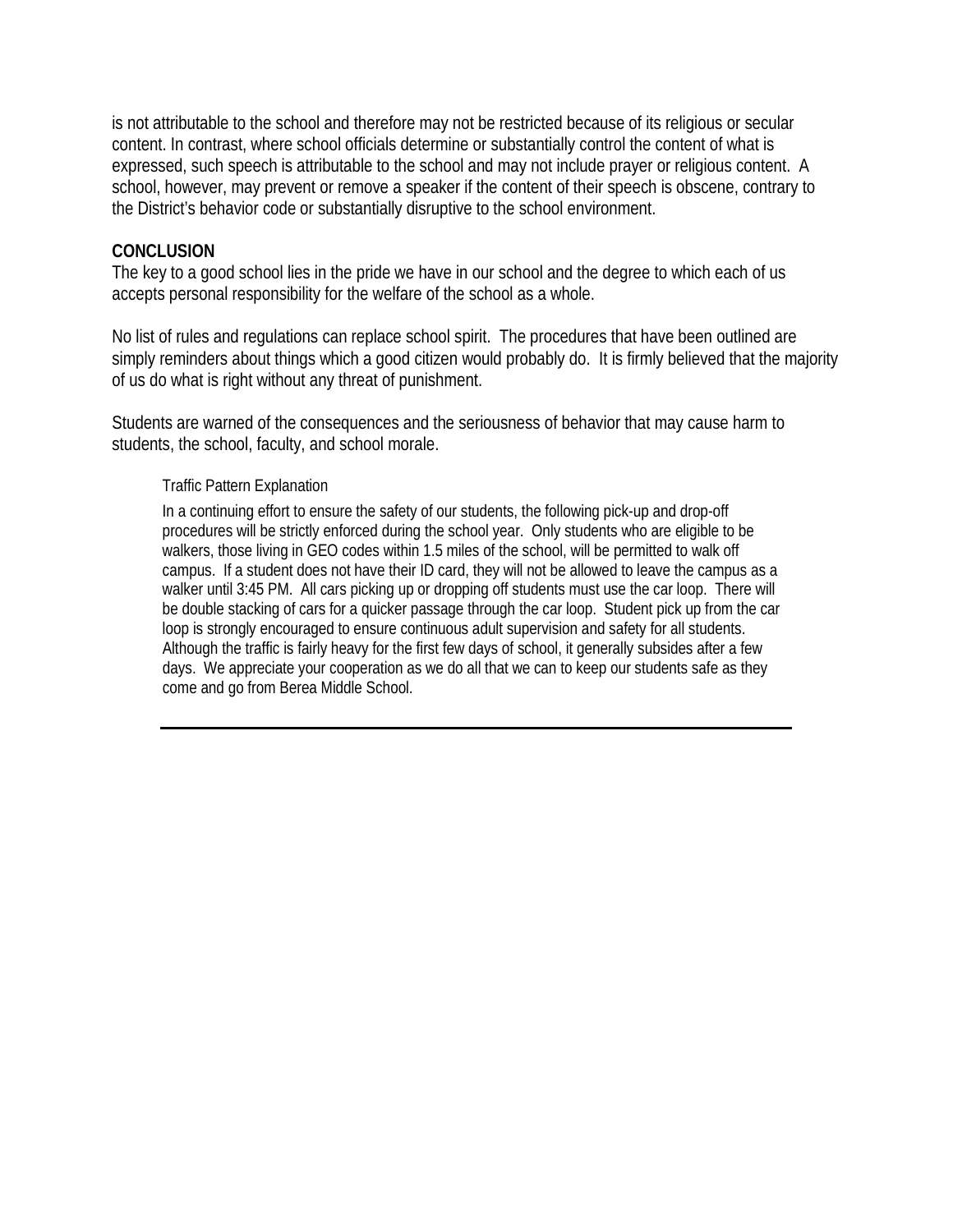

## **Berea Middle School**

| 8 <sup>th</sup> Grade       |                  | 6th Grade                   |                 |
|-----------------------------|------------------|-----------------------------|-----------------|
| Homeroom/OnTrack            | Homeroom/OnTrack | Homeroom/OnTrack            | $8:30 - 9:10$   |
| 1 <sup>st</sup> Period      | $9:15-10:05$     | 1st Period (RA)             | $9:15 - 10:08$  |
| 2 <sup>nd</sup> Period      | 10:08-10:58      | 2 <sup>nd</sup> Period (RA) | 10:08-10:58     |
| 3rd Period                  | 11:01-11:56      | 3rd Period/Lunch            | $11:01 - 12:27$ |
| 4th Period/Lunch            | 11:59-1:27       | 4 <sup>th</sup> Period      | $12:30 - 1:25$  |
| 5 <sup>th</sup> Period (RA) | $1:30-2:20$      | 5 <sup>th</sup> Period      | $1:30 - 2:20$   |
| 6th Period (RA)             | $2:23-3:15$      | 6th Period                  | $2:23 - 3:15$   |
| <b>Dismissal</b>            | $3:15-3:20$      | <b>Dismissal</b>            | $3:15 - 3:20$   |

|                                      | <b>7th Grade</b> | <b>Related Arts</b> |                 |
|--------------------------------------|------------------|---------------------|-----------------|
| Homeroom/OnTrack $\vert$ 8:30 - 9:10 |                  | Planning            | $8:15 - 9:10$   |
| 1 <sup>st</sup> Period               | $9:13 - 10:08$   | 1st Period (6th)    | $9:15 - 10:05$  |
| 2 <sup>nd</sup> Period               | $10:11 - 11:06$  | 2nd Period (6th)    | $10:08 - 10:58$ |
| 3rd Period (RA)                      | $11:11 - 12:01$  | 3rd Period(7th)     | $11:11 - 12:01$ |
| 4th Period (RA)                      | $12:04 - 12:54$  | 4th Period (7th)    | $12:04 - 12:54$ |
| 5th Period/Lunch                     | $12:59 - 2:17$   | Planning            | $12:55 - 1:29$  |
| 6th Period                           | $2:20 - 3:15$    | 5th Period (8th)    | $1:30 - 2:20$   |
| <b>Dismissal</b>                     | $3:15 - 3:20$    | 6th Period (8th)    | $2:23 - 3:15$   |